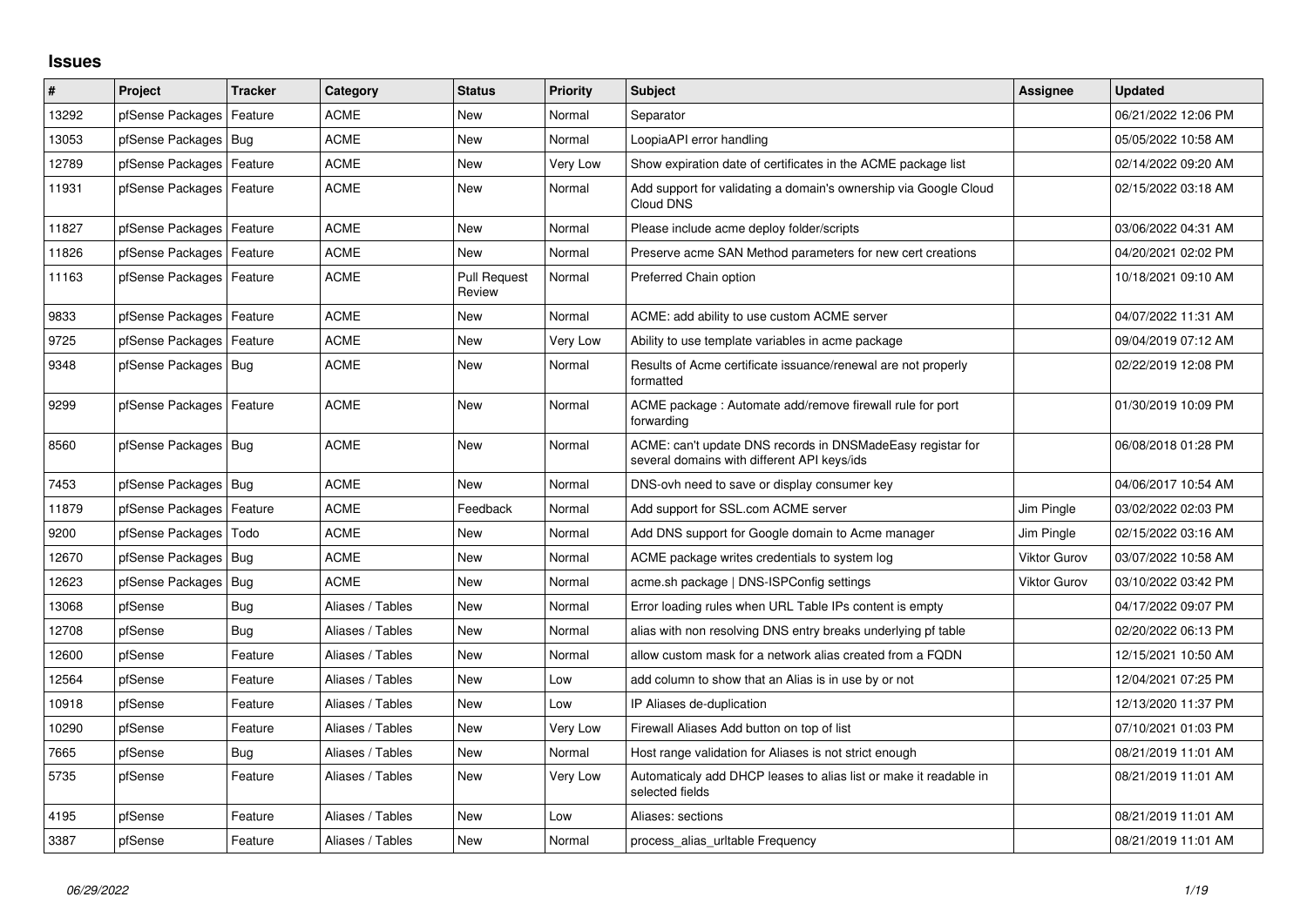| $\pmb{\#}$ | Project          | <b>Tracker</b> | Category         | <b>Status</b>                 | <b>Priority</b> | <b>Subject</b>                                                                                                | Assignee          | <b>Updated</b>      |
|------------|------------------|----------------|------------------|-------------------------------|-----------------|---------------------------------------------------------------------------------------------------------------|-------------------|---------------------|
| 13245      | pfSense          | Feature        | Aliases / Tables | <b>Pull Request</b><br>Review | Normal          | Type column on Alias lists                                                                                    | Jim Pingle        | 06/28/2022 12:01 PM |
| 1979       | pfSense          | Feature        | Aliases / Tables | New                           | Normal          | Add some default read-only system aliases                                                                     | Jim Pingle        | 08/21/2019 11:01 AM |
| 9296       | pfSense          | Bug            | Aliases / Tables | Confirmed                     | Low             | Alias content is sometimes incomplete when mixing FQDN and IP<br>address                                      | Reid<br>Linnemann | 06/18/2022 03:12 PM |
| 13282      | pfSense Plus     | Bug            | Aliases / Tables | New                           | Normal          | FQDN Aliases Break if an Invalid Domain is Present in the Chain                                               | Reid<br>Linnemann | 06/18/2022 03:12 PM |
| 11898      | pfSense Packages | Bug            | apcupsd          | New                           | Normal          | PHP error from apcupsd dashboard widget                                                                       |                   | 05/07/2021 09:12 AM |
| 11375      | pfSense Packages | Bug            | apcupsd          | New                           | Normal          | UPS Type <blank> for USB APC</blank>                                                                          |                   | 02/26/2021 11:10 AM |
| 10845      | pfSense Packages | Bug            | apcupsd          | New                           | Normal          | apcupsd doesn't stop when not enabled                                                                         |                   | 08/24/2020 10:16 AM |
| 12812      | pfSense Packages | Feature        | arpwatch         | New                           | Normal          | Would it be helpful if the FreeBSD net-mgmt/arpwatch port had an<br>option to use mail/dma for mail delivery? |                   | 02/16/2022 06:09 PM |
| 8454       | pfSense Packages | Bug            | arpwatch         | New                           | Very Low        | Arpwatch package break email notifications from other sources                                                 |                   | 06/23/2022 07:49 PM |
| 12101      | pfSense Packages | Bug            | arpwatch         | Assigned                      | Normal          | ArpWatch Suppression Mac for "flip-flop" not suppressing                                                      | Viktor Gurov      | 10/09/2021 07:19 PM |
| 13260      | pfSense          | Feature        | Authentication   | New                           | Normal          | Add support for OpenVPN static-challenge                                                                      |                   | 06/09/2022 02:04 PM |
| 12726      | pfSense          | Bug            | Authentication   | New                           | Normal          | LDAP select container button auto populate                                                                    |                   | 01/25/2022 01:48 PM |
| 12519      | pfSense          | Bug            | Authentication   | New                           | Normal          | Fail authentication using special character in password via the LDAP<br>connector                             |                   | 11/12/2021 07:39 AM |
| 12458      | pfSense          | Feature        | Authentication   | New                           | Normal          | Use "unixHomeDirectory" instead of "homeDirectory" when LDAP<br>authentication server is Active Directory     |                   | 10/15/2021 08:18 AM |
| 12283      | pfSense          | Bug            | Authentication   | New                           | Normal          | LDAP/RADIUS authentication servers configuration does not allow<br>source IP address to be specified          |                   | 08/20/2021 01:15 AM |
| 12095      | pfSense          | <b>Bug</b>     | Authentication   | New                           | Normal          | Memory leak in pcscd                                                                                          |                   | 06/01/2022 01:01 PM |
| 12091      | pfSense          | Feature        | Authentication   | New                           | Normal          | RFE: Add support for sssd authentication                                                                      |                   | 12/10/2021 04:55 PM |
| 10843      | pfSense          | Feature        | Authentication   | <b>New</b>                    | Normal          | Allow user manager settings to specify multiple authentication<br>servers                                     |                   | 01/13/2022 07:22 AM |
| 10765      | pfSense          | Bug            | Authentication   | New                           | Normal          | Ampersands in Idap extended query are escaped twice                                                           |                   | 09/02/2020 07:55 AM |
| 10352      | pfSense          | Bug            | Authentication   | New                           | Very Low        | RADIUS authentication fails with MSCHAPv1 or MSCHAPv2 when<br>passwords contain international characters      |                   | 06/20/2022 04:04 PM |
| 9937       | pfSense          | Feature        | Authentication   | New                           | Normal          | OpenVPN Login User Privilege                                                                                  |                   | 11/29/2019 08:46 AM |
| 9288       | pfSense          | Feature        | Authentication   | <b>New</b>                    | Normal          | SSHGuard add pfSense signature in standard                                                                    |                   | 08/14/2019 01:19 PM |
| 9222       | pfSense          | Feature        | Authentication   | New                           | Normal          | Add sshguard log when release an IP                                                                           |                   | 08/14/2019 01:00 PM |
| 9165       | pfSense          | Feature        | Authentication   | New                           | Normal          | only IPs can be added to sshguard whitelist                                                                   |                   | 04/21/2022 12:39 PM |
| 8775       | pfSense          | Feature        | Authentication   | New                           | Very Low        | Use SRV record for LDAP Authentication                                                                        |                   | 05/06/2020 07:49 AM |
| 8694       | pfSense          | Feature        | Authentication   | New                           | Very Low        | Client CA Auth for PFSense WebGui                                                                             |                   | 08/21/2019 09:25 AM |
| 8087       | pfSense          | <b>Bug</b>     | Authentication   | New                           | Normal          | Provide Calling-Station-ID to RADIUS backed VPN connections                                                   |                   | 06/06/2020 05:36 AM |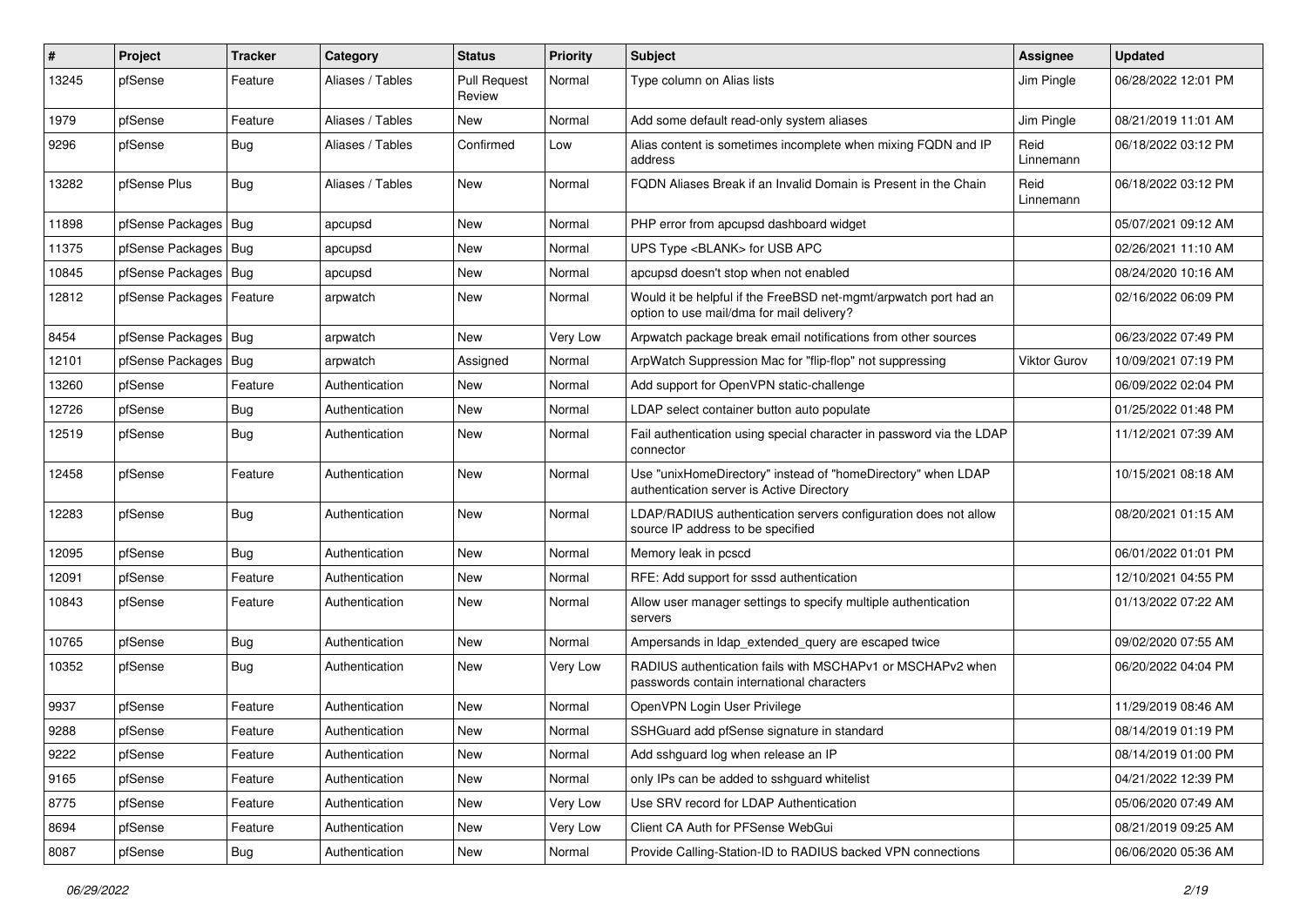| $\vert$ # | Project                    | <b>Tracker</b> | Category         | <b>Status</b>                 | <b>Priority</b> | <b>Subject</b>                                                                                                                      | Assignee              | <b>Updated</b>      |
|-----------|----------------------------|----------------|------------------|-------------------------------|-----------------|-------------------------------------------------------------------------------------------------------------------------------------|-----------------------|---------------------|
| 5825      | pfSense                    | Feature        | Authentication   | <b>New</b>                    | Normal          | Allow EAP-RADIUS for authentication servers                                                                                         |                       | 08/21/2019 10:32 AM |
| 5652      | pfSense                    | <b>Bug</b>     | Authentication   | <b>New</b>                    | Normal          | Radius IETF Class Group Assignment - Incorrect Standard                                                                             |                       | 08/13/2019 01:39 PM |
| 4242      | pfSense                    | Feature        | Authentication   | <b>New</b>                    | Normal          | Two Factor or OTP Authentication for Admin Interface                                                                                |                       | 01/04/2022 12:07 PM |
| 4098      | pfSense                    | Feature        | Authentication   | <b>New</b>                    | Normal          | Add option to force a password change on login                                                                                      |                       | 08/21/2019 10:31 AM |
| 12546     | pfSense Plus               | Feature        | Authentication   | <b>New</b>                    | Normal          | Add 2FA Support to pfSense Plus Local Database Authentication                                                                       |                       | 06/25/2022 05:30 PM |
| 11920     | pfSense Plus               | Feature        | Authentication   | New                           | Normal          | SAML Authentication for pfSense (VPN and webConfigurator)                                                                           |                       | 05/14/2021 12:56 AM |
| 13093     | pfSense                    | Bug            | Authentication   | In Progress                   | Normal          | LDAP authentication fails with extended query and RFC2307 group<br>lookups enabled                                                  | Chris Linstruth       | 06/28/2022 06:09 PM |
| 12715     | pfSense                    | <b>Bug</b>     | Authentication   | New                           | Normal          | Long system startup time when LDAP is configured and unavailable<br>during startup.                                                 | Christian<br>McDonald | 01/24/2022 05:50 AM |
| 12863     | pfSense                    | Feature        | Authentication   | <b>New</b>                    | Very Low        | dynamically tune sha512crypt rounds                                                                                                 | Jim Pingle            | 03/19/2022 12:53 PM |
| 6742      | pfSense                    | Feature        | Authentication   | <b>New</b>                    | Normal          | OAuth2 authentication for OpenVPN (and for FreeRadius)                                                                              | Jim Thompson          | 10/19/2020 09:19 AM |
| 11626     | pfSense Plus               | Bug            | Authentication   | <b>New</b>                    | Normal          | Google LDAP connection failed due to lack of SNI for TLS 1.3                                                                        | Luiz Souza            | 06/27/2022 07:23 AM |
| 12225     | pfSense                    | Bug            | Authentication   | <b>Pull Request</b><br>Review | Normal          | Group membership field is not needed for remote groups                                                                              | <b>Viktor Gurov</b>   | 06/28/2022 12:01 PM |
| 11266     | pfSense Packages           | Feature        | AutoConfigBackup | New                           | Very Low        | Give an option to list restore point in "reverse" order/latest at the top.                                                          |                       | 01/19/2021 06:58 PM |
| 12767     | pfSense Packages   Bug     |                | Avahi            | New                           | Normal          | Package radavahi-daemon does does not exist in current pfSense<br>version and it has been removed" message on pfSense 2.7 restore   |                       | 02/07/2022 11:28 AM |
| 12329     | pfSense Packages   Feature |                | Avahi            | New                           | Normal          | Add optional floating firewall rules for IPv4 and IPv6                                                                              |                       | 02/09/2022 04:43 PM |
| 13039     | pfSense Packages   Feature |                | AWS VPC          | New                           | Normal          | Handle transit gateway VPNs in the AWS VPN wizard                                                                                   |                       | 04/11/2022 07:31 AM |
| 9497      | pfSense Packages   Bug     |                | AWS VPC          | New                           | Normal          | AWS VPN Wizard: WebGUI times out.                                                                                                   |                       | 11/13/2019 10:07 AM |
| 9495      | pfSense Packages   Bug     |                | AWS VPC          | <b>New</b>                    | Normal          | AWS VPC VPN wizard produces incorrect config (SHA256 should be<br>SHA <sub>1</sub> )                                                |                       | 08/19/2019 02:45 PM |
| 10900     | pfSense Packages   Bug     |                | Backup           | Feedback                      | Normal          | /packages/backup/backup.php?a=download&t=backup HTTP 504,<br>or Sends PHP Error Message as ASCII/Text file Named<br>pfsense.bak.tgz |                       | 04/05/2022 01:51 AM |
| 11098     | pfSense Packages   Bug     |                | Backup           | Feedback                      | Normal          | Backup Files and Directories plugin crashes firewall if /root specified<br>as backup location                                       | <b>Viktor Gurov</b>   | 12/23/2021 10:45 AM |
| 13289     | pfSense                    | Bug            | Backup / Restore | <b>New</b>                    | Low             | Attempting to restore a 0 byte "config.xml" prints an error that the<br>file cannot be read                                         |                       | 06/28/2022 12:01 PM |
| 12774     | pfSense                    | Bug            | Backup / Restore | New                           | Normal          | Picture widget image is not saved in backup                                                                                         |                       | 04/04/2022 04:48 AM |
| 12553     | pfSense                    | Feature        | Backup / Restore | New                           | Normal          | Auto Config Backup: Allow selecting multiple backups for deletion                                                                   |                       | 02/22/2022 04:27 AM |
| 12249     | pfSense                    | <b>Bug</b>     | Backup / Restore | New                           | Normal          | HAProxy causing failed ACB backups                                                                                                  |                       | 11/15/2021 11:58 PM |
| 11110     | pfSense                    | <b>Bug</b>     | Backup / Restore | New                           | Normal          | Backup file should be checked before restoring a specific area                                                                      |                       | 12/05/2020 02:50 PM |
| 9775      | pfSense                    | Feature        | Backup / Restore | <b>New</b>                    | Normal          | AutoConfigBackup - Rolling per day/hour cap on changes, retention<br>policy                                                         |                       | 09/20/2019 09:19 AM |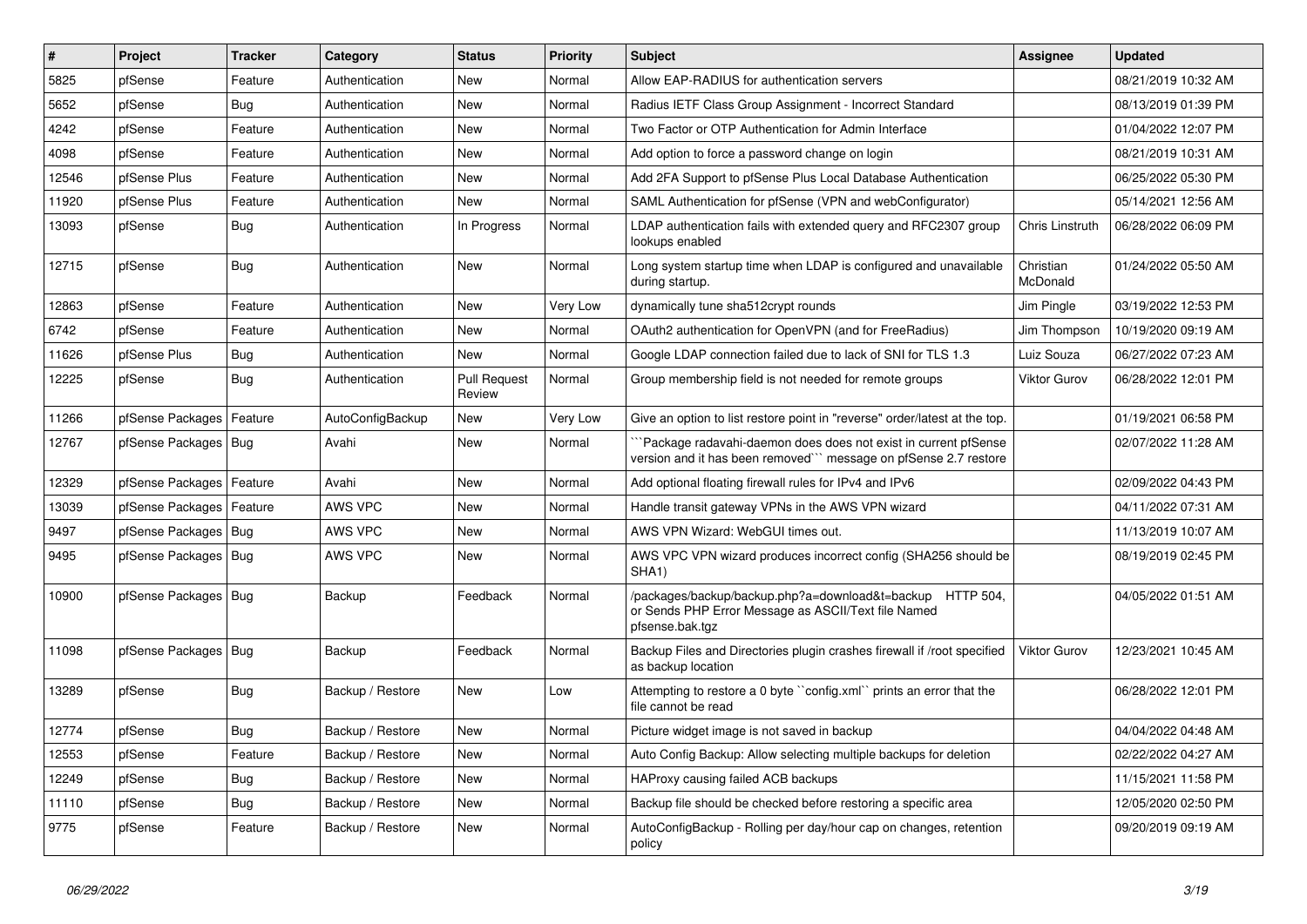| #     | Project                       | <b>Tracker</b>     | Category         | <b>Status</b> | <b>Priority</b> | <b>Subject</b>                                                                                           | Assignee              | <b>Updated</b>      |
|-------|-------------------------------|--------------------|------------------|---------------|-----------------|----------------------------------------------------------------------------------------------------------|-----------------------|---------------------|
| 8076  | pfSense                       | <b>Bug</b>         | Backup / Restore | New           | Normal          | User can easily apply an unusable interface configuration after<br>restore                               |                       | 08/14/2019 10:52 AM |
| 7757  | pfSense                       | <b>Bug</b>         | Backup / Restore | New           | Normal          | Auto Config Backup fails to upload unless Default Gateway is up                                          |                       | 08/16/2019 12:47 PM |
| 7688  | pfSense                       | Feature            | Backup / Restore | New           | Low             | AutoConfigBackup - Info Icon - username only                                                             |                       | 10/22/2017 10:46 AM |
| 6608  | pfSense                       | Feature            | Backup / Restore | <b>New</b>    | Low             | backup and restore dhcp                                                                                  |                       | 07/13/2016 04:09 PM |
| 4681  | pfSense                       | Feature            | Backup / Restore | New           | Normal          | AutoConfigBackup make a way to easily download a saved backup                                            |                       | 08/16/2019 12:46 PM |
| 3697  | pfSense                       | Feature            | Backup / Restore | New           | Normal          | New backup/restore area: Certificates                                                                    |                       | 03/11/2017 11:30 AM |
| 3696  | pfSense                       | Feature            | Backup / Restore | New           | Normal          | Multiple items backup/restore                                                                            |                       | 06/06/2014 02:33 PM |
| 1738  | pfSense                       | <b>Bug</b>         | Backup / Restore | New           | Very Low        | Restore fails when username in backup is not matching                                                    |                       | 12/11/2021 07:51 PM |
| 1367  | pfSense                       | Feature            | Backup / Restore | New           | Normal          | Input validation on partial config restores                                                              |                       | 03/21/2011 01:16 AM |
| 286   | pfSense                       | Feature            | Backup / Restore | New           | Normal          | Backup/restore users individually                                                                        |                       | 01/09/2021 03:48 PM |
| 13205 | pfSense Docs                  | <b>New Content</b> | Backup / Restore | Feedback      | Normal          | <b>ZFS Boot Environment documentation</b>                                                                | Christian<br>McDonald | 05/31/2022 10:55 AM |
| 13132 | pfSense                       | Bug                | Backup / Restore | <b>New</b>    | Normal          | Two SSHDATA Sections in Restored Config Breaks Unit                                                      | Jim Pingle            | 06/29/2022 07:53 AM |
| 11634 | pfSense Packages              | Regression         | <b>BIND</b>      | New           | Normal          | bind hangs when pfsense is reconnecting as an openypn client to a<br>TUN openypn server                  |                       | 03/14/2021 07:23 AM |
| 11563 | pfSense Packages   Bug        |                    | <b>BIND</b>      | New           | High            | BIND GUI writes TXT records > 255 characters                                                             |                       | 02/27/2021 07:11 AM |
| 11074 | pfSense Packages   Bug        |                    | <b>BIND</b>      | New           | Low             | bind Zone Settings Zones, Save button opens "Confirmation<br>required to save changes"                   |                       | 11/16/2020 11:08 AM |
| 10760 | pfSense Packages   Bug        |                    | <b>BIND</b>      | <b>New</b>    | High            | pfSense BIND 9.14.12 server terminates due to assertion failure                                          |                       | 07/11/2020 04:53 PM |
| 10693 | pfSense Packages   Bug        |                    | <b>BIND</b>      | New           | Normal          | pfSense Bind Zone Editor UI does not update zone serial number<br>when a change is made                  |                       | 09/01/2021 12:51 AM |
| 10445 | pfSense Packages   Bug        |                    | <b>BIND</b>      | Feedback      | Normal          | BIND crashed when added RPZ. rpz is not a master or slave zone.                                          |                       | 04/21/2022 12:40 PM |
| 10330 | pfSense Packages   Bug        |                    | <b>BIND</b>      | Feedback      | Normal          | BIND zone configuration displays wrong DS resource record with<br>inline DNSSEC signing enabled          |                       | 04/21/2022 12:40 PM |
| 9916  | pfSense Packages              | Feature            | <b>BIND</b>      | Feedback      | Normal          | Check allow-transfer in custom option when the zone is slave                                             |                       | 04/21/2022 12:40 PM |
| 8199  | pfSense Packages              | Feature            | <b>BIND</b>      | New           | Normal          | Support reordering and/or sort alphabetically across BIND package                                        |                       | 12/12/2017 02:05 AM |
| 8197  | pfSense Packages   Bug        |                    | <b>BIND</b>      | New           | Normal          | BIND UI fails to properly update zone with inline DNSSEC signing<br>enabled                              |                       | 02/18/2019 05:23 PM |
| 8146  | pfSense Packages   Feature    |                    | <b>BIND</b>      | New           | Normal          | Zone Domain Records more powerfull for BIND Zones                                                        |                       | 08/13/2019 09:39 AM |
| 13114 | pfSense Packages   Bug        |                    | <b>BIND</b>      | Feedback      | Normal          | BIND calls rndc in rc stop when named is not running                                                     | <b>Stuart Wyatt</b>   | 05/04/2022 12:41 PM |
| 13002 | pfSense Packages   Regression |                    | <b>BIND</b>      | Feedback      | Normal          | BIND 9.16_13 could not find existing DNSSEC keys at<br>/cf/named/etc/namedb/keys due to directory change | Viktor Gurov          | 03/31/2022 12:14 PM |
| 12869 | pfSense Packages   Bug        |                    | <b>BIND</b>      | Feedback      | Normal          | Bind DNS Package AAAA filtering Broken on new ZFS Installs                                               | Viktor Gurov          | 03/09/2022 12:38 PM |
| 11343 | pfSense Packages              | Bug                | <b>BIND</b>      | Feedback      | Low             | Invalid link to pfSense-pkg-bind changelog                                                               | Viktor Gurov          | 04/05/2022 08:12 AM |
| 4472  | pfSense                       | Feature            | Build / Release  | New           | Normal          | Cryptographically sign every (sub-)release                                                               |                       | 08/13/2019 12:53 PM |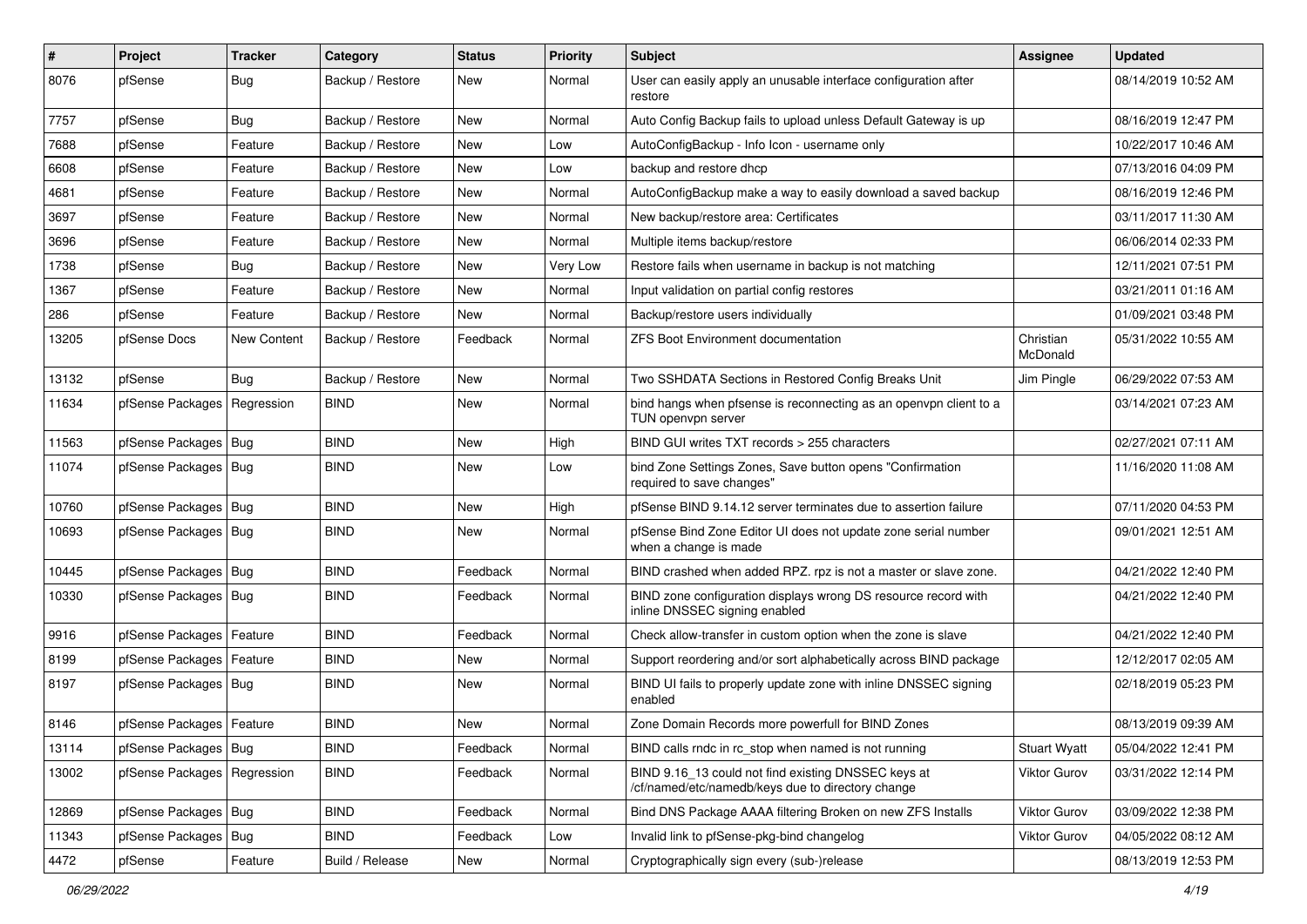| $\vert$ # | Project      | <b>Tracker</b> | Category              | <b>Status</b>                 | <b>Priority</b> | Subject                                                                                                                 | <b>Assignee</b>   | <b>Updated</b>      |
|-----------|--------------|----------------|-----------------------|-------------------------------|-----------------|-------------------------------------------------------------------------------------------------------------------------|-------------------|---------------------|
| 12782     | pfSense      | Todo           | Build / Release       | New                           | Normal          | Disable compatibility flag                                                                                              | <b>Brad Davis</b> | 06/28/2022 12:01 PM |
| 13290     | pfSense      | Regression     | <b>Captive Portal</b> | Feedback                      | Normal          | My PfSense version 2.7 is returning the error "dummynet bad switch<br>21" every time I activate my Captive Portals (7). |                   | 06/27/2022 10:19 PM |
| 13220     | pfSense      | Feature        | Captive Portal        | <b>New</b>                    | Very Low        | Voucher per-roll bandwidth restrictions and traffic quotas                                                              |                   | 05/26/2022 08:16 AM |
| 13219     | pfSense      | Feature        | <b>Captive Portal</b> | New                           | Very Low        | Enable/Disable single voucher roll                                                                                      |                   | 05/26/2022 08:14 AM |
| 12730     | pfSense      | <b>Bug</b>     | <b>Captive Portal</b> | New                           | Normal          | RADIUS accounting does not work if WAN is down                                                                          |                   | 01/26/2022 05:13 AM |
| 12648     | pfSense      | <b>Bug</b>     | <b>Captive Portal</b> | New                           | Normal          | Undocumented variables 'listenporthttp' and 'listenporthttps'                                                           |                   | 12/28/2021 10:44 AM |
| 12467     | pfSense      | <b>Bug</b>     | <b>Captive Portal</b> | <b>New</b>                    | Normal          | CP error on client disconnect after reboot                                                                              |                   | 10/17/2021 05:35 AM |
| 12357     | pfSense      | <b>Bug</b>     | <b>Captive Portal</b> | New                           | Normal          | Captive Portal popup Logout button loads full login page in popup<br>when clicked                                       |                   | 10/27/2021 12:10 PM |
| 11379     | pfSense      | Feature        | Captive Portal        | New                           | Normal          | <b>Template Roll Printer</b>                                                                                            |                   | 02/07/2021 05:26 AM |
| 11189     | pfSense      | Feature        | <b>Captive Portal</b> | <b>New</b>                    | Normal          | Captive Portal - Tarpit option                                                                                          |                   | 12/23/2020 06:44 PM |
| 9627      | pfSense      | Feature        | Captive Portal        | <b>New</b>                    | Normal          | Captive Portal only shows authenticated users                                                                           |                   | 08/14/2019 02:48 PM |
| 7971      | pfSense      | Feature        | <b>Captive Portal</b> | New                           | Normal          | Allow import, export and synchronization of MACs under Captive<br>Portal service                                        |                   | 10/19/2017 04:56 AM |
| 7553      | pfSense      | Bug            | Captive Portal        | Confirmed                     | Very Low        | Captive portal on a parent interface blocks traffic on VLAN interfaces<br>too                                           |                   | 08/19/2018 03:15 PM |
| 6956      | pfSense      | Feature        | Captive Portal        | <b>New</b>                    | Normal          | Allow more control over concurrent logins                                                                               |                   | 11/23/2016 12:01 PM |
| 5658      | pfSense      | Bug            | <b>Captive Portal</b> | Confirmed                     | Low             | Files with the same name cannot be uploaded to multiple captive<br>portal zones                                         |                   | 12/18/2015 07:19 PM |
| 4724      | pfSense      | Feature        | <b>Captive Portal</b> | New                           | Low             | Captive Portal Status Add Client Hostname                                                                               |                   | 05/22/2015 08:38 AM |
| 3053      | pfSense      | Feature        | Captive Portal        | New                           | Normal          | Automatically add DHCP static addresses to CP passthru-mac                                                              |                   | 06/21/2013 11:54 AM |
| 2963      | pfSense      | Feature        | <b>Captive Portal</b> | New                           | Normal          | Captive Portal MAC authentication request                                                                               |                   | 08/22/2017 09:09 PM |
| 2573      | pfSense      | Feature        | Captive Portal        | <b>New</b>                    | Normal          | Captive Portal support of RADIUS POD (Packet of Disconnect)                                                             |                   | 10/17/2016 03:14 AM |
| 2545      | pfSense      | Feature        | <b>Captive Portal</b> | New                           | Low             | CaptivePortal: Custom "Re-authenticate every x minutes"                                                                 |                   | 07/08/2012 05:21 PM |
| 2025      | pfSense      | Feature        | Captive Portal        | New                           | Normal          | Captive Portal: Easy accessible Logout page instead of Logout<br>pop-up window                                          |                   | 02/06/2016 04:59 AM |
| 1924      | pfSense      | Feature        | Captive Portal        | <b>New</b>                    | Normal          | Ability of CP's allowed IP addresses to use aliases                                                                     |                   | 07/26/2018 04:28 AM |
| 385       | pfSense      | Feature        | Captive Portal        | New                           | Normal          | Reverse captive portal                                                                                                  |                   | 08/13/2019 12:23 PM |
| 1675      | pfSense      | Bug            | Captive Portal        | New                           | Normal          | Captive portal logout problems with pop-up blockers.                                                                    | Jared Dillard     | 03/28/2016 01:37 PM |
| 13272     | pfSense      | <b>Bug</b>     | Captive Portal        | <b>Pull Request</b><br>Review | Very Low        | Voucher CSV output has leading space before voucher code                                                                | Jim Pingle        | 06/28/2022 12:01 PM |
| 13229     | pfSense Docs | Todo           | Captive Portal        | Feedback                      | Normal          | Update documentation for IPFW to PF transition for Limiters and<br><b>Captive Portal</b>                                | Jim Pingle        | 05/27/2022 03:04 PM |
| 3377      | pfSense      | Feature        | Captive Portal        | New                           | Normal          | OAuth2 authentication in captive portal                                                                                 | Jim Thompson      | 10/19/2020 09:13 AM |
| 9970      | pfSense      | Feature        | Captive Portal        | New                           | Low             | Captive Portal and SAML2 Integration                                                                                    | Mauro Braggio     | 10/12/2020 07:39 AM |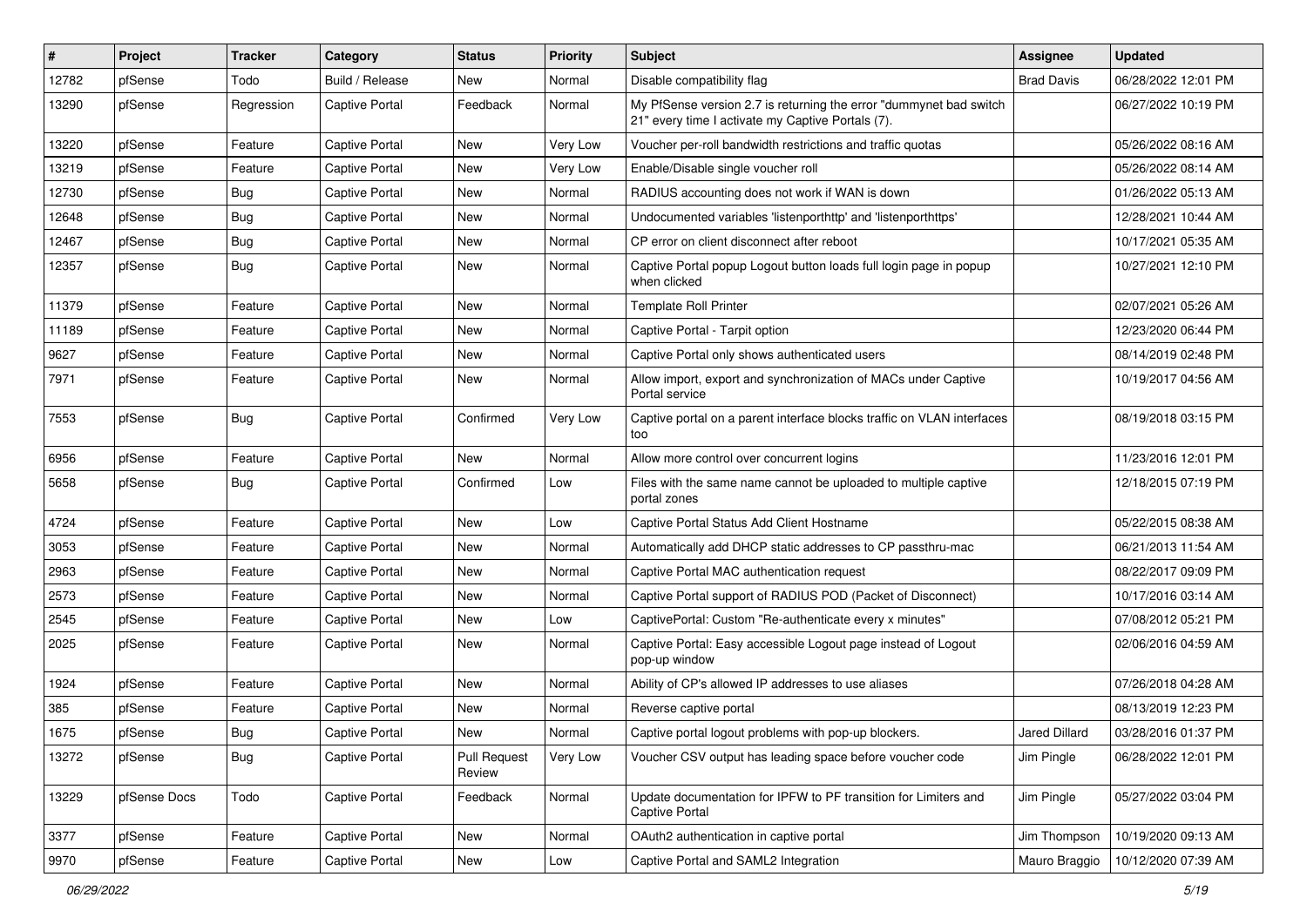| $\#$  | Project          | <b>Tracker</b> | Category              | <b>Status</b>                 | <b>Priority</b> | <b>Subject</b>                                                                                          | Assignee          | Updated             |
|-------|------------------|----------------|-----------------------|-------------------------------|-----------------|---------------------------------------------------------------------------------------------------------|-------------------|---------------------|
| 13226 | pfSense          | Bug            | Captive Portal        | Confirmed                     | Normal          | Captive Portal doesn't disconnect established OpenVPN link                                              | Reid<br>Linnemann | 05/30/2022 10:38 AM |
| 13215 | pfSense          | Bug            | <b>Captive Portal</b> | Assigned                      | Normal          | Allowed MAC/IP/Hostname traffic counts for authorized users                                             | Reid<br>Linnemann | 05/31/2022 05:31 PM |
| 1831  | pfSense          | Feature        | Captive Portal        | New                           | Normal          | Captive portal IPv6 support                                                                             | Reid<br>Linnemann | 06/28/2022 12:01 PM |
| 13110 | pfSense          | Bug            | CARP                  | New                           | Very Low        | changing CARP VIP address does not update outbound NAT<br>interface IP                                  |                   | 05/03/2022 02:52 PM |
| 8567  | pfSense          | Bug            | CARP                  | New                           | Normal          | Using IPv6 VIP alias for services may affect CARP IPv6 VIP work                                         |                   | 06/12/2018 01:26 PM |
| 8566  | pfSense          | <b>Bug</b>     | CARP                  | New                           | Normal          | Wrong IPv6 source in NS request in case using of IPv6 alias                                             |                   | 06/12/2018 01:26 PM |
| 7648  | pfSense          | <b>Bug</b>     | CARP                  | New                           | Very Low        | SPAN ports on an interface renders CARP HA inoperative                                                  |                   | 06/14/2017 09:19 PM |
| 5849  | pfSense          | Bug            | CARP                  | New                           | Normal          | Routing fail on CARP IPsec                                                                              |                   | 12/18/2021 04:41 PM |
| 4845  | pfSense          | <b>Bug</b>     | CARP                  | Confirmed                     | High            | CARP preemption doesn't switch to backup where connectivity<br>between systems is lost but not NIC link |                   | 07/28/2015 07:55 AM |
| 2218  | pfSense          | Feature        | CARP                  | <b>New</b>                    | Normal          | Ability to delay CARP master status at boot time                                                        |                   | 03/03/2021 11:57 AM |
| 2099  | pfSense          | Todo           | CARP                  | <b>New</b>                    | Normal          | Remove "queue" from CARP traffic                                                                        |                   | 01/19/2012 10:59 AM |
| 8100  | pfSense          | <b>Bug</b>     | CARP                  | New                           | Normal          | pfsync Initially Deletes States on Primary for Connections<br>Established through Secondary             | Luiz Souza        | 02/08/2022 12:59 PM |
| 13063 | pfSense Packages | Feature        | Cellular              | <b>Pull Request</b><br>Review | Normal          | Cellular package shall support more modems and NMEA port                                                |                   | 05/06/2022 02:38 PM |
| 10796 | pfSense Packages | Feature        | Cellular              | Feedback                      | Normal          | Huawei ME909u-521 support                                                                               |                   | 04/21/2022 12:40 PM |
| 13305 | pfSense          | Feature        | Certificates          | New                           | Normal          | Certificate Revocation page should show expiration date                                                 |                   | 06/27/2022 10:26 AM |
| 12737 | pfSense          | <b>Bug</b>     | Certificates          | <b>New</b>                    | Normal          | CApath is not defined by default in curl                                                                |                   | 06/28/2022 12:01 PM |
| 11203 | pfSense          | Bug            | Certificates          | New                           | Normal          | certificate manager very slow                                                                           |                   | 12/31/2020 11:57 AM |
| 10258 | pfSense          | Feature        | Certificates          | <b>New</b>                    | Very Low        | allow to sign CA                                                                                        |                   | 02/20/2020 04:20 AM |
| 7289  | pfSense          | <b>Bug</b>     | Certificates          | <b>New</b>                    | Low             | Generating 4096bit Certificate                                                                          |                   | 08/14/2019 09:56 AM |
| 2276  | pfSense          | Feature        | Certificates          | <b>New</b>                    | Normal          | Remote CRL fetch support                                                                                |                   | 02/06/2016 04:14 AM |
| 1268  | pfSense          | Feature        | Certificates          | <b>New</b>                    | Normal          | Allow mass renewing of certs                                                                            |                   | 11/01/2019 03:17 PM |
| 1257  | pfSense          | Feature        | Certificates          | <b>Pull Request</b><br>Review | Normal          | Handle encypted CA/Certificate private keys                                                             |                   | 10/12/2020 07:12 AM |
| 12894 | pfSense Plus     | <b>Bug</b>     | Certificates          | New                           | Low             | duplicating freshly created certificates through refreshing                                             |                   | 03/03/2022 02:35 PM |
| 9889  | pfSense          | <b>Bug</b>     | Certificates          | New                           | Very Low        | CRL check for Intermediate CA CRLs fails                                                                | Jim Pingle        | 11/08/2019 11:03 AM |
| 13291 | pfSense Docs     | Todo           | Configuration         | New                           | Low             | Notification documentation                                                                              |                   | 06/21/2022 10:22 AM |
| 12402 | pfSense Docs     | Todo           | Configuration         | New                           | Normal          | Feedback on Configuration - Advanced Configuration Options -<br>Notifications                           |                   | 09/24/2021 12:46 AM |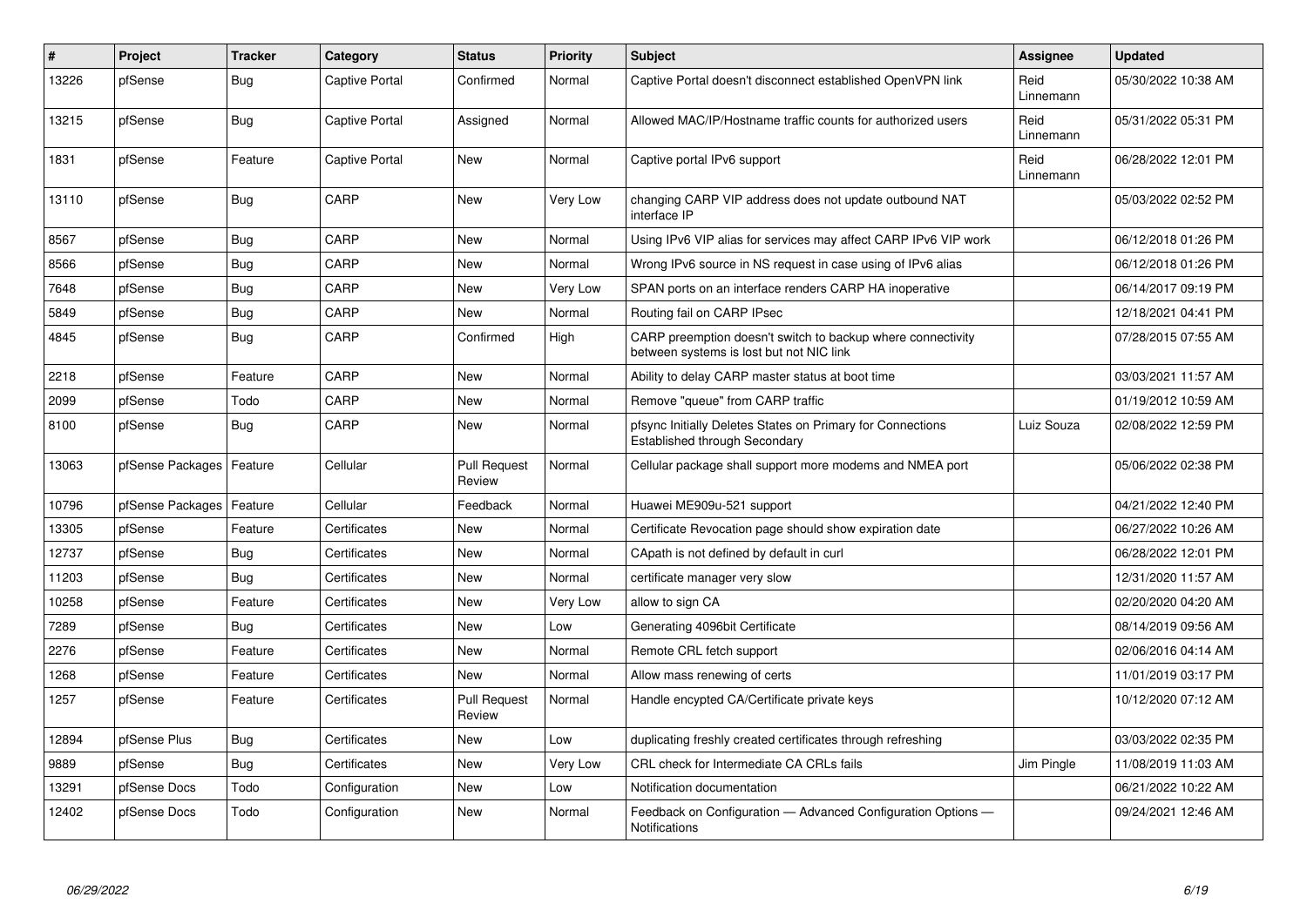| #     | Project                | <b>Tracker</b> | Category                        | <b>Status</b>                 | <b>Priority</b> | <b>Subject</b>                                                                                                        | Assignee      | <b>Updated</b>      |
|-------|------------------------|----------------|---------------------------------|-------------------------------|-----------------|-----------------------------------------------------------------------------------------------------------------------|---------------|---------------------|
| 12098 | pfSense Docs           | Correction     | Configuration                   | New                           | Normal          | Feedback on pfSense Configuration Recipes - Accessing a<br>CPE/Modem from Inside the Firewall                         |               | 07/02/2021 02:30 AM |
| 13288 | pfSense                | Bug            | Configuration<br>Backend        | New                           | Normal          | Encode FreeRADIUS Custom Options                                                                                      |               | 06/20/2022 10:36 AM |
| 13287 | pfSense                | Feature        | Configuration<br><b>Backend</b> | New                           | Normal          | Encode OpenVPN Custom Options                                                                                         |               | 06/20/2022 10:33 AM |
| 12483 | pfSense                | <b>Bug</b>     | Configuration<br>Backend        | New                           | Normal          | GUI creates inconsistent config.xml                                                                                   |               | 10/23/2021 06:48 AM |
| 10833 | pfSense                | <b>Bug</b>     | Configuration<br>Backend        | New                           | Normal          | unbound exits on configuration error when link status flaps on LAN<br>interface                                       |               | 08/13/2020 11:53 PM |
| 6398  | pfSense                | <b>Bug</b>     | Configuration<br>Backend        | New                           | Normal          | If config cannot be loaded due to corruption or bug, it isn't handled<br>gracefully (just stops)                      |               | 08/13/2019 01:23 PM |
| 5902  | pfSense                | Todo           | Configuration<br>Backend        | New                           | Normal          | Use a common place for default values                                                                                 |               | 08/13/2019 12:53 PM |
| 3895  | pfSense                | Feature        | Configuration<br>Backend        | <b>New</b>                    | Normal          | Timeout for "Apply change"                                                                                            |               | 01/25/2021 08:07 AM |
| 13268 | pfSense                | Todo           | Console Menu                    | Ready To Test                 | Normal          | columns don't align nicely in console with medium-long interface<br>names                                             |               | 06/12/2022 10:32 PM |
| 13249 | pfSense                | Bug            | Console Menu                    | New                           | Normal          | Running playback comands multiple times results in PHP error                                                          |               | 06/06/2022 07:02 AM |
| 7747  | pfSense                | Feature        | Console Menu                    | New                           | Normal          | Minor UI Tweak: Make hitting enter on the console (esp via SSH)<br>should not log you out, but simply redraw the menu |               | 08/01/2017 04:03 PM |
| 6469  | pfSense                | Feature        | Console Menu                    | <b>New</b>                    | Normal          | Improve help + self documentation in console PHP shell                                                                |               | 08/13/2019 01:23 PM |
| 13258 | pfSense                | <b>Bug</b>     | Console Menu                    | <b>Pull Request</b><br>Review | Low             | secret menu option 100                                                                                                | Jim Pingle    | 06/28/2022 12:01 PM |
| 2693  | pfSense                | Feature        | Console Menu                    | New                           | Normal          | Allow mapping mapping non-physical interfaces via console                                                             | Mathieu Simon | 11/27/2012 03:00 PM |
| 11970 | pfSense Packages   Bug |                | Coreboot                        | New                           | Normal          | Netgate Firmware Upgrade Doesn't Work on XG-2758                                                                      |               | 04/21/2022 12:39 PM |
| 13309 | pfSense Packages       | Bug            | Cron                            | Feedback                      | Normal          | Cron validation prevents special strings such as @reboot                                                              | Jim Pingle    | 06/28/2022 08:22 AM |
| 13074 | pfSense Plus           | <b>Bug</b>     | Cryptographic<br>Modules        | New                           | Normal          | AES-GCM with SafeXcel on Netgate 2100 causes MBUF overload                                                            |               | 06/12/2022 11:14 AM |
| 12658 | pfSense Packages       | Feature        | darkstat                        | <b>New</b>                    | Normal          | Adding prometheus metrics to darkstat                                                                                 |               | 05/27/2022 09:44 PM |
| 13168 | pfSense                | Feature        | Dashboard                       | New                           | Low             | Multiple Dashboard views for a single user                                                                            |               | 05/16/2022 07:53 AM |
| 13165 | pfSense                | Feature        | Dashboard                       | <b>Pull Request</b><br>Review | Normal          | Feat: live update for Services dashboard widget                                                                       |               | 05/15/2022 01:48 AM |
| 11759 | pfSense                | Bug            | Dashboard                       | New                           | Normal          | Traffic graphs on dashboard double upload on pppoe links                                                              |               | 12/30/2021 04:00 AM |
| 10401 | pfSense                | Feature        | Dashboard                       | New                           | Normal          | Request: ability to sort/separate stopped/running Service(s) on<br>Dashboard -> Services Status widget                |               | 03/31/2020 04:48 PM |
| 10395 | pfSense                | Feature        | Dashboard                       | New                           | Low             | Add Dashboard System Information support for more PC Engines<br>APU boards                                            |               | 02/17/2022 01:02 AM |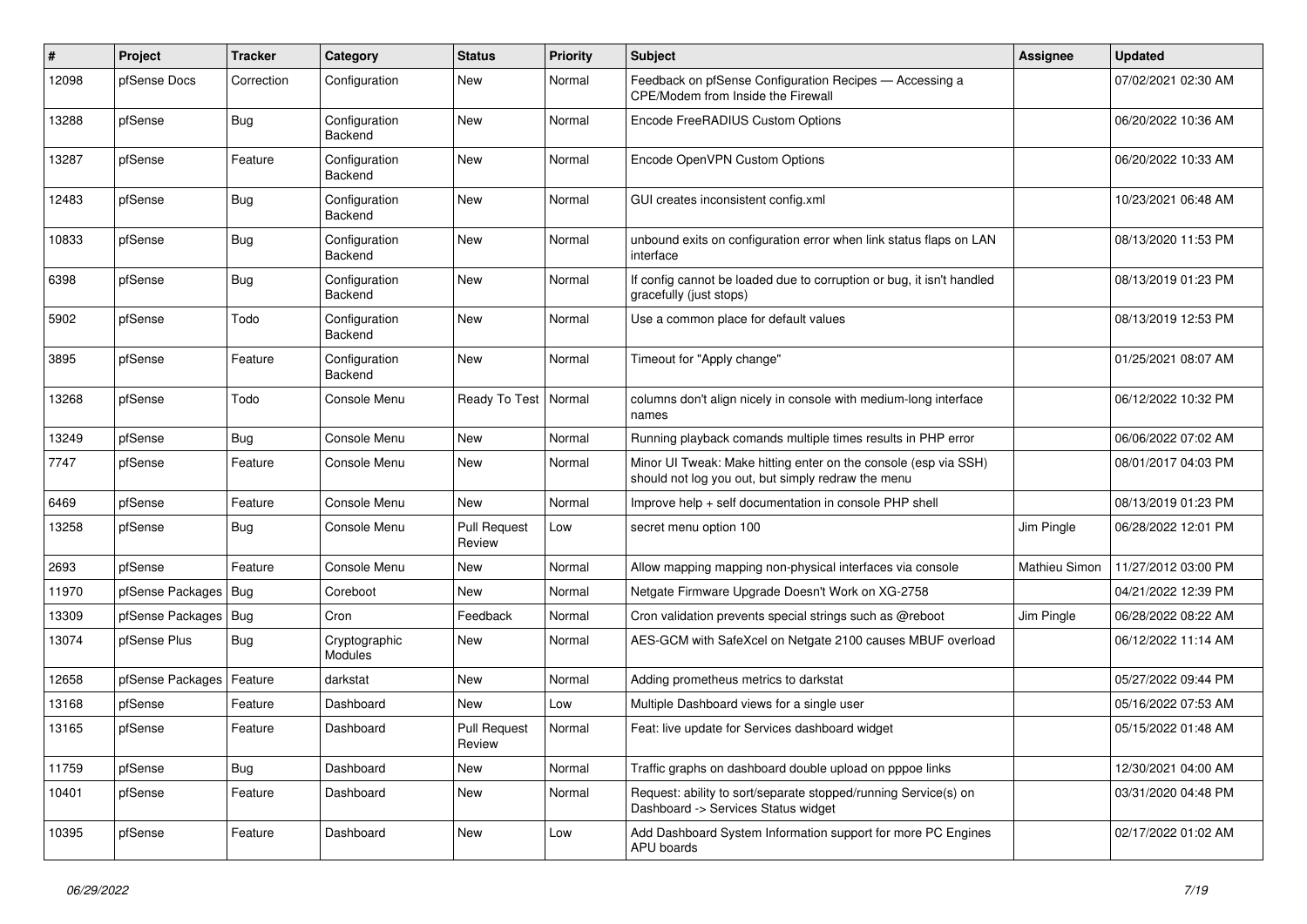| #     | Project      | <b>Tracker</b> | Category        | <b>Status</b>                 | <b>Priority</b> | <b>Subject</b>                                                                                   | <b>Assignee</b>     | <b>Updated</b>      |
|-------|--------------|----------------|-----------------|-------------------------------|-----------------|--------------------------------------------------------------------------------------------------|---------------------|---------------------|
| 10280 | pfSense      | Feature        | Dashboard       | New                           | Low             | <b>DHCP Leases widget</b>                                                                        |                     | 11/07/2020 09:18 PM |
| 9677  | pfSense      | Bug            | Dashboard       | New                           | Normal          | Dashboard hangs when widget needs data from a remote host which<br>is down                       |                     | 08/13/2019 09:15 AM |
| 9353  | pfSense      | <b>Bug</b>     | Dashboard       | New                           | Low             | PHPSession errors from limited access to dashboard and widgets                                   |                     | 10/06/2020 09:31 AM |
| 8458  | pfSense      | Feature        | Dashboard       | New                           | Low             | Allow reordering of interface widget                                                             |                     | 08/14/2019 10:52 AM |
| 8157  | pfSense      | <b>Bug</b>     | Dashboard       | New                           | Very Low        | Traffic Graph clutter from time to time                                                          |                     | 12/03/2017 06:40 AM |
| 7974  | pfSense      | Feature        | Dashboard       | New                           | Normal          | <b>ZFS RAID Monitor Not available</b>                                                            |                     | 08/20/2019 01:34 PM |
| 7934  | pfSense      | Feature        | Dashboard       | New                           | Very Low        | format support phone# for international use                                                      |                     | 10/12/2017 04:38 PM |
| 7857  | pfSense      | Bug            | Dashboard       | New                           | Very Low        | Interfaces Widget U/I fails to wrap IPV6 addresses when the string is<br>too wide for the widget |                     | 08/13/2019 09:15 AM |
| 7788  | pfSense      | Bug            | Dashboard       | New                           | Low             | Irregular updating of widgets like cpu/uptime on system widget.                                  |                     | 08/21/2019 09:03 AM |
| 7182  | pfSense      | Feature        | Dashboard       | New                           | Normal          | Break up System Widget on the Dashboard                                                          |                     | 08/21/2019 08:59 AM |
| 7113  | pfSense      | Bug            | Dashboard       | New                           | Normal          | Interface name in Traffic Graphs                                                                 |                     | 12/31/2021 05:40 PM |
| 6390  | pfSense      | Todo           | Dashboard       | New                           | Low             | Autoscale from Traffic Graph not correct size (big graphs)                                       |                     | 05/23/2016 01:38 PM |
| 5567  | pfSense      | Feature        | Dashboard       | New                           | Low             | CARP status widget does not update in real time                                                  |                     | 08/20/2019 03:33 PM |
| 4646  | pfSense      | Feature        | Dashboard       | New                           | Normal          | Recover valuable vertical screen real estate in dashboard                                        |                     | 04/20/2015 07:46 PM |
| 3411  | pfSense      | Bug            | Dashboard       | New                           | Low             | Interfaces and statistics dashboard widgets very slow with large<br>numbers of interfaces        |                     | 01/24/2014 02:09 AM |
| 2479  | pfSense      | Feature        | Dashboard       | New                           | Normal          | Allow reordering of the traffic graphs on the dashboard                                          |                     | 06/08/2012 04:13 PM |
| 7387  | pfSense      | <b>Bug</b>     | Dashboard       | New                           | Low             | New Traffic Graph in dashboard resets inverted view to normal view                               | Jared Dillard       | 12/11/2021 08:14 PM |
| 12673 | pfSense      | Bug            | Dashboard       | <b>Pull Request</b><br>Review | Normal          | Firewall Logs Widget fails to update at intervals below 5 seconds.                               | <b>Viktor Gurov</b> | 06/28/2022 12:01 PM |
| 7244  | pfSense      | Feature        | Developer Tools | New                           | Normal          | Publish pfsense as a Vagrant Basebox                                                             |                     | 01/29/2019 04:09 AM |
| 1219  | pfSense      | Feature        | Developer Tools | New                           | Low             | Ship DTRACE enabled kernels in the images                                                        |                     | 07/26/2017 03:14 AM |
| 11471 | pfSense Docs | Todo           | Development     | New                           | Low             | Feedback on Development - Developing Packages                                                    | Jim Pingle          | 02/19/2021 02:52 PM |
| 11071 | pfSense Docs | New Content    | <b>DHCP</b>     | New                           | Normal          | Feedback on Services - IPv6 Router Advertisements                                                | Jim Pingle          | 12/08/2020 09:25 AM |
| 8852  | pfSense Docs | Correction     | <b>DHCP</b>     | New                           | Normal          | [feedback form] Unclear about "Client Identifier" in a static mapping                            | Jim Pingle          | 09/23/2020 02:30 PM |
| 13273 | pfSense      | Bug            | DHCP (IPv4)     | New                           | Normal          | dhclient can use conflicting recorded leases                                                     |                     | 06/14/2022 11:07 AM |
| 13263 | pfSense      | Bug            | DHCP (IPv4)     | New                           | Low             | Deleting a static DHCP entry when the related IP is not in the arp<br>table spams the log        |                     | 06/10/2022 11:18 AM |
| 13256 | pfSense      | Feature        | DHCP (IPv4)     | New                           | Normal          | Better handling of duplicate IPs in static DHCP assignments                                      |                     | 06/11/2022 04:51 PM |
| 12959 | pfSense      | <b>Bug</b>     | DHCP (IPv4)     | Feedback                      | Normal          | dhcplease process wrongly update host file if client-hostname is<br>empty                        |                     | 03/28/2022 10:26 AM |
| 12922 | pfSense      | <b>Bug</b>     | DHCP (IPv4)     | New                           | Normal          | Classless static routes received on DHCP WAN can override chosen<br>default gateway              |                     | 03/28/2022 10:08 AM |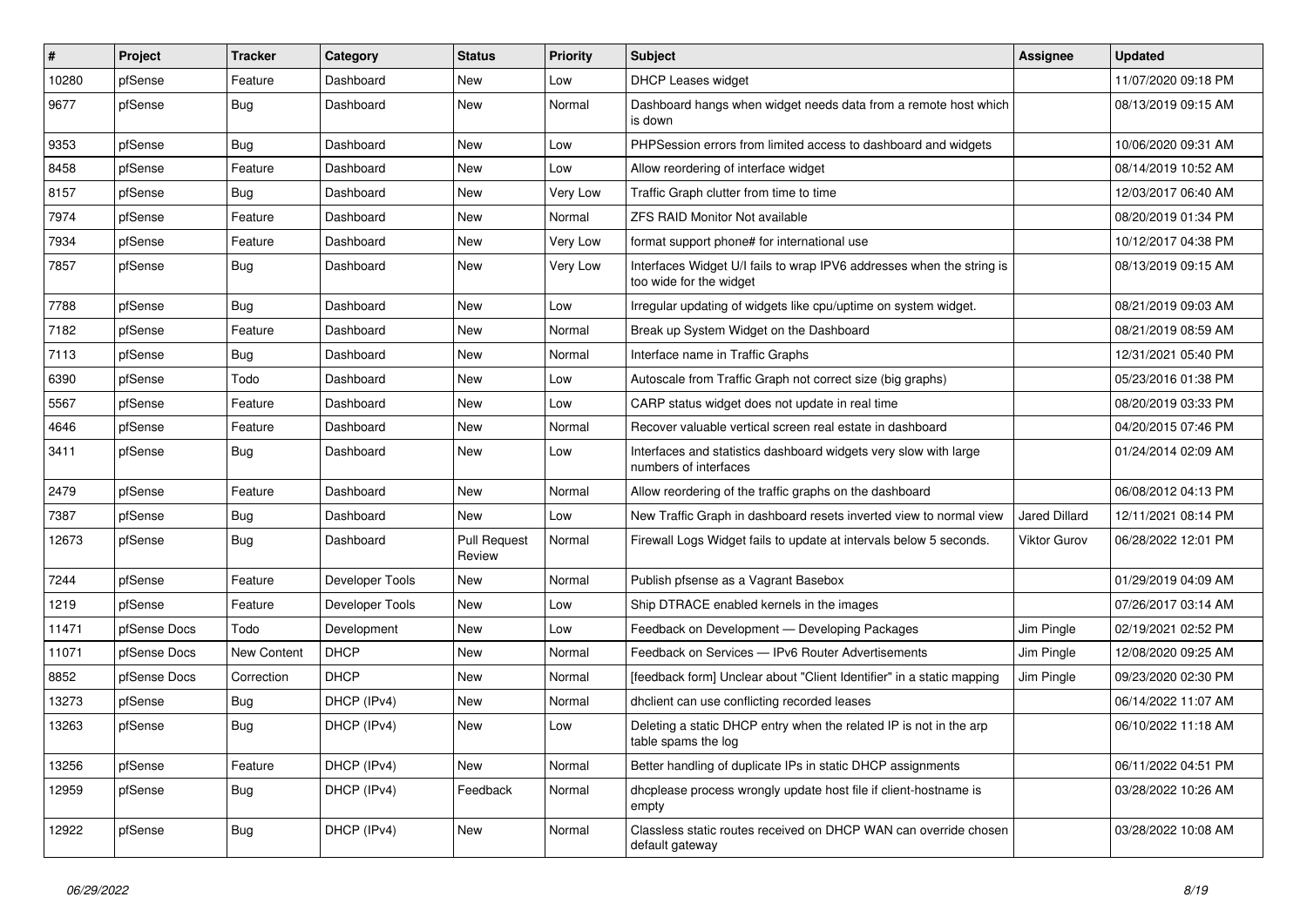| $\vert$ # | Project | <b>Tracker</b> | Category    | <b>Status</b> | <b>Priority</b> | Subject                                                                                                                            | <b>Assignee</b> | <b>Updated</b>      |
|-----------|---------|----------------|-------------|---------------|-----------------|------------------------------------------------------------------------------------------------------------------------------------|-----------------|---------------------|
| 12070     | pfSense | <b>Bug</b>     | DHCP (IPv4) | New           | Low             | VLAN0 for WAN DHCP                                                                                                                 |                 | 12/23/2021 04:31 PM |
| 12067     | pfSense | Bug            | DHCP (IPv4) | New           | Very Low        | <b>DHCP Monitoring Statistics Error</b>                                                                                            |                 | 06/21/2021 08:39 AM |
| 11927     | pfSense | Feature        | DHCP (IPv4) | Feedback      | Normal          | Allow DHCP not to serve a gateway - small fix                                                                                      |                 | 01/03/2022 04:17 PM |
| 11004     | pfSense | Feature        | DHCP (IPv4) | New           | Low             | DHCP reservations with no IP address show entries in DHCP leases                                                                   |                 | 10/26/2020 07:22 AM |
| 10802     | pfSense | Feature        | DHCP (IPv4) | New           | Very Low        | Seperator for DHCP Static Mapped leases                                                                                            |                 | 07/31/2020 10:30 AM |
| 10345     | pfSense | Feature        | DHCP (IPv4) | New           | Normal          | DHCP lease distinction between online and offline                                                                                  |                 | 03/16/2020 07:56 AM |
| 10250     | pfSense | Feature        | DHCP (IPv4) | New           | Very Low        | DHCP lease view by interface                                                                                                       |                 | 02/11/2020 07:47 AM |
| 9732      | pfSense | Feature        | DHCP (IPv4) | New           | Normal          | System UTC time offset in DHCP Option 2                                                                                            |                 | 09/06/2019 08:39 PM |
| 9343      | pfSense | Bug            | DHCP (IPv4) | New           | Normal          | diag_arp.php times out with large DHCPD leases table                                                                               |                 | 08/14/2019 01:19 PM |
| 9130      | pfSense | Feature        | DHCP (IPv4) | New           | Normal          | Request ID [#INC-16195]: DHCP - PXE Boot                                                                                           |                 | 09/10/2020 01:39 PM |
| 8879      | pfSense | Feature        | DHCP (IPv4) | New           | Very Low        | DHCP options ADD force options                                                                                                     |                 | 09/07/2018 09:14 AM |
| 8614      | pfSense | Bug            | DHCP (IPv4) | New           | Normal          | Cannot remove Additional BOOTP/DHCP Options                                                                                        |                 | 08/21/2019 09:15 AM |
| 8330      | pfSense | Feature        | DHCP (IPv4) | New           | Normal          | add options for ddns-local-address statements                                                                                      |                 | 04/27/2021 12:31 PM |
| 7441      | pfSense | Feature        | DHCP (IPv4) | New           | Low             | Display start/end times for Static Mapping leases on DHCP<br>Leases/DHCPv6 Leases                                                  |                 | 08/21/2019 10:48 AM |
| 7405      | pfSense | Feature        | DHCP (IPv4) | New           | Normal          | Ability to add dhcp host reservations from "Diagnostics -> ARP table"                                                              |                 | 10/12/2020 08:22 AM |
| 7172      | pfSense | <b>Bug</b>     | DHCP (IPv4) | New           | Normal          | Sorting by hostname in Services > DHCP Server > LAN should be<br>"natural" (alphanumeric friendly)                                 |                 | 08/20/2019 03:47 PM |
| 6960      | pfSense | Feature        | DHCP (IPv4) | New           | Normal          | Consider replacing ISC DHCP server with KEA DHCP                                                                                   |                 | 09/24/2020 01:59 PM |
| 6615      | pfSense | Feature        | DHCP (IPv4) | New           | Normal          | new DHCP server option                                                                                                             |                 | 08/13/2019 01:39 PM |
| 6544      | pfSense | Feature        | DHCP (IPv4) | New           | Very Low        | RFC 3046 DHCP Option 82 support (and RFC 3315/4649/4580 for<br>IPv6                                                                |                 | 07/13/2020 02:14 AM |
| 6362      | pfSense | <b>Bug</b>     | DHCP (IPv4) | Confirmed     | Normal          | DHCP Client ID not used                                                                                                            |                 | 07/09/2021 06:30 AM |
| 5080      | pfSense | Feature        | DHCP (IPv4) | New           | Normal          | Settings tab under Services>DHCP Server                                                                                            |                 | 08/13/2019 12:53 PM |
| 4899      | pfSense | Feature        | DHCP (IPv4) | New           | Normal          | Additional BOOTP/DHCP Options should allow a force option                                                                          |                 | 01/02/2018 02:24 PM |
| 4061      | pfSense | Bug            | DHCP (IPv4) | Confirmed     | Normal          | dhcpd doesn't send client-hostname to peer, breaking DHCP lease<br>registrations w/HA                                              |                 | 02/24/2017 08:58 PM |
| 3771      | pfSense | Bug            | DHCP (IPv4) | New           | Normal          | Webinterface and dhcpdcrashes with 500+ static leases                                                                              |                 | 08/21/2019 09:26 AM |
| 3534      | pfSense | Feature        | DHCP (IPv4) | New           | Normal          | DDNS using arbitrary zone primary                                                                                                  |                 | 07/08/2014 11:40 AM |
| 3404      | pfSense | Bug            | DHCP (IPv4) | New           | Normal          | DHCP Server Fails to Start on Interfaces that are Slow to Come<br><b>Online During Boot</b>                                        |                 | 02/11/2014 05:09 PM |
| 2983      | pfSense | Feature        | DHCP (IPv4) | New           | Normal          | DHCPD: Add vendor-class-identifier and MAC-OIDs                                                                                    |                 | 05/29/2020 09:24 PM |
| 2774      | pfSense | Feature        | DHCP (IPv4) | New           | Normal          | Extend DHCP Pools code to allow using different subnets                                                                            |                 | 08/19/2019 10:27 AM |
| 2323      | pfSense | Feature        | DHCP (IPv4) | New           | Low             | GUI doesn't allow to configure DHCP server to serve IP addresses<br>belonging to subnets wich are not associated with an interface |                 | 08/19/2019 10:27 AM |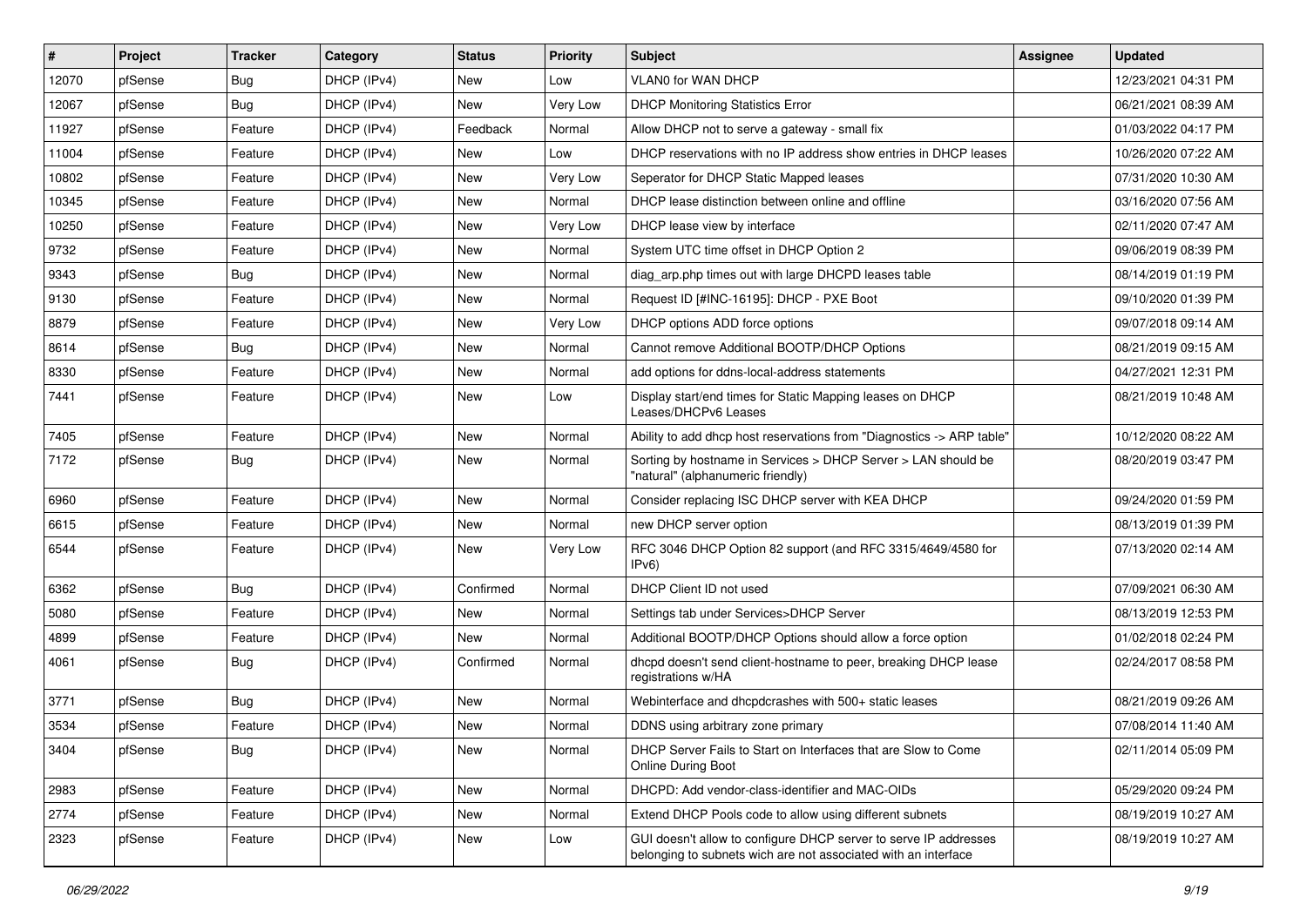| $\vert$ # | Project | <b>Tracker</b> | Category          | <b>Status</b>                 | <b>Priority</b> | Subject                                                                                         | <b>Assignee</b>      | <b>Updated</b>      |
|-----------|---------|----------------|-------------------|-------------------------------|-----------------|-------------------------------------------------------------------------------------------------|----------------------|---------------------|
| 13250     | pfSense | Todo           | DHCP (IPv4)       | New                           | Very Low        | Clean up DHCP Server option language                                                            | Jim Pingle           | 06/28/2022 12:01 PM |
| 4451      | pfSense | <b>Bug</b>     | DHCP (IPv4)       | New                           | Low             | Status DHCP Leases shows double entries for static entries without<br>IP address                | <b>Phillip Davis</b> | 05/21/2022 04:55 PM |
| 8179      | pfSense | Bug            | DHCP (IPv4)       | Feedback                      | Normal          | Incorrect reverse DNS zone in DHCP server config for<br>non-octet-aligned subnet mask           | Renato Botelho       | 02/09/2022 11:17 PM |
| 13217     | pfSense | Bug            | DHCP (IPv4)       | New                           | Normal          | dhclient using default pid file location which does not exist                                   | Viktor Gurov         | 05/26/2022 08:09 AM |
| 13296     | pfSense | Feature        | DHCP (IPv6)       | New                           | Normal          | Add support for DHCP6 OPTION_PD_EXCLUDE (RFC 6603)                                              |                      | 06/24/2022 10:10 PM |
| 13253     | pfSense | <b>Bug</b>     | DHCP (IPv6)       | <b>New</b>                    | Normal          | 'dhcp6c' is not restarted when applying settings when multiple<br>WANs are configured for DHCP6 |                      | 06/28/2022 12:01 PM |
| 13248     | pfSense | Regression     | DHCP (IPv6)       | <b>New</b>                    | Normal          | IPv6 Router Advertisements runs when config.xml does not contain<br>an entry for the interface  |                      | 06/05/2022 07:44 PM |
| 13237     | pfSense | <b>Bug</b>     | DHCP (IPv6)       | <b>New</b>                    | Normal          | dhcp6c script cannot be executed safely                                                         |                      | 06/01/2022 11:20 AM |
| 12947     | pfSense | Bug            | DHCP (IPv6)       | <b>Pull Request</b><br>Review | Normal          | DHCP6 client does not take any action if the interface IPv6 address<br>changes during renewal   |                      | 06/28/2022 12:01 PM |
| 12823     | pfSense | Bug            | DHCP (IPv6)       | New                           | Normal          | Multiple DHCP6 WAN connections PPPoE interface 'defached'<br>status                             |                      | 02/18/2022 05:39 AM |
| 12581     | pfSense | Regression     | DHCP (IPv6)       | <b>New</b>                    | Normal          | CARP IPv6 assigned address does not get advertised to endpoints<br>with RADV                    |                      | 12/16/2021 02:34 PM |
| 10822     | pfSense | <b>Bug</b>     | DHCP (IPv6)       | <b>New</b>                    | Normal          | Deprecated IPv6 prefix won't be announced as deprecated to clients                              |                      | 08/10/2020 09:23 AM |
| 10714     | pfSense | <b>Bug</b>     | DHCP (IPv6)       | New                           | Normal          | radvd only gives out the prefix of the "first" IPv6 address of an<br>interface                  |                      | 10/06/2020 01:03 PM |
| 9575      | pfSense | Feature        | DHCP (IPv6)       | New                           | Very Low        | RFC 7078 - Distributing Address Selection Policy Using DHCPv6                                   |                      | 08/14/2019 02:39 PM |
| 9536      | pfSense | Feature        | DHCP (IPv6)       | New                           | Normal          | Support dynamic prefix in DHCPv6 Server                                                         |                      | 05/25/2022 04:27 AM |
| 9136      | pfSense | Bug            | DHCP (IPv6)       | New                           | High            | IPv6 Tracking Interfaces Lose IPv6 Address in Certain Cases                                     |                      | 04/21/2022 12:39 PM |
| 7821      | pfSense | <b>Bug</b>     | DHCP (IPv6)       | New                           | Normal          | GIF does not support broadcast                                                                  |                      | 08/29/2017 10:50 AM |
| 7734      | pfSense | <b>Bug</b>     | DHCP (IPv6)       | New                           | Normal          | Using opton ia pd0 does not renew prefix and prefix get dropped                                 |                      | 07/31/2017 03:46 AM |
| 7138      | pfSense | <b>Bug</b>     | DHCP (IPv6)       | Assigned                      | Normal          | Pfsense wide dhcpv6 client doesn't recognise ifid statement                                     |                      | 04/21/2022 12:39 PM |
| 6691      | pfSense | Bug            | DHCP (IPv6)       | New                           | Normal          | dhcp6c quits after only two tries if no response was received                                   |                      | 12/07/2020 04:25 PM |
| 6283      | pfSense | Feature        | DHCP (IPv6)       | New                           | Normal          | Register DHCPv6 leases with DNS resolver                                                        |                      | 08/21/2019 10:48 AM |
| 6051      | pfSense | Bug            | DHCP (IPv6)       | New                           | Normal          | DHCPv6 Client Failure for additional WAN Address causes<br>2-seconds-service-restart-loop       |                      | 12/03/2020 01:08 AM |
| 5950      | pfSense | Feature        | DHCP (IPv6)       | <b>New</b>                    | Normal          | DHCPv6 Server support for PD of PD-obtained networks                                            |                      | 03/04/2016 03:04 AM |
| 3185      | pfSense | Feature        | DHCP (IPv6)       | New                           | Normal          | Accommodate a DHCPv6 failover-like mechanism                                                    |                      | 11/24/2017 10:44 AM |
| 6873      | pfSense | <b>Bug</b>     | DHCP (IPv6)       | New                           | Low             | radvd - Too many addresses in RDNSS section when previously<br>using DHCPv6                     | Dominic<br>McKeown   | 06/06/2018 10:45 AM |
| 12508     | pfSense | Bug            | <b>DHCP Relay</b> | New                           | Normal          | DHCP Relay over VPN                                                                             |                      | 11/06/2021 11:25 AM |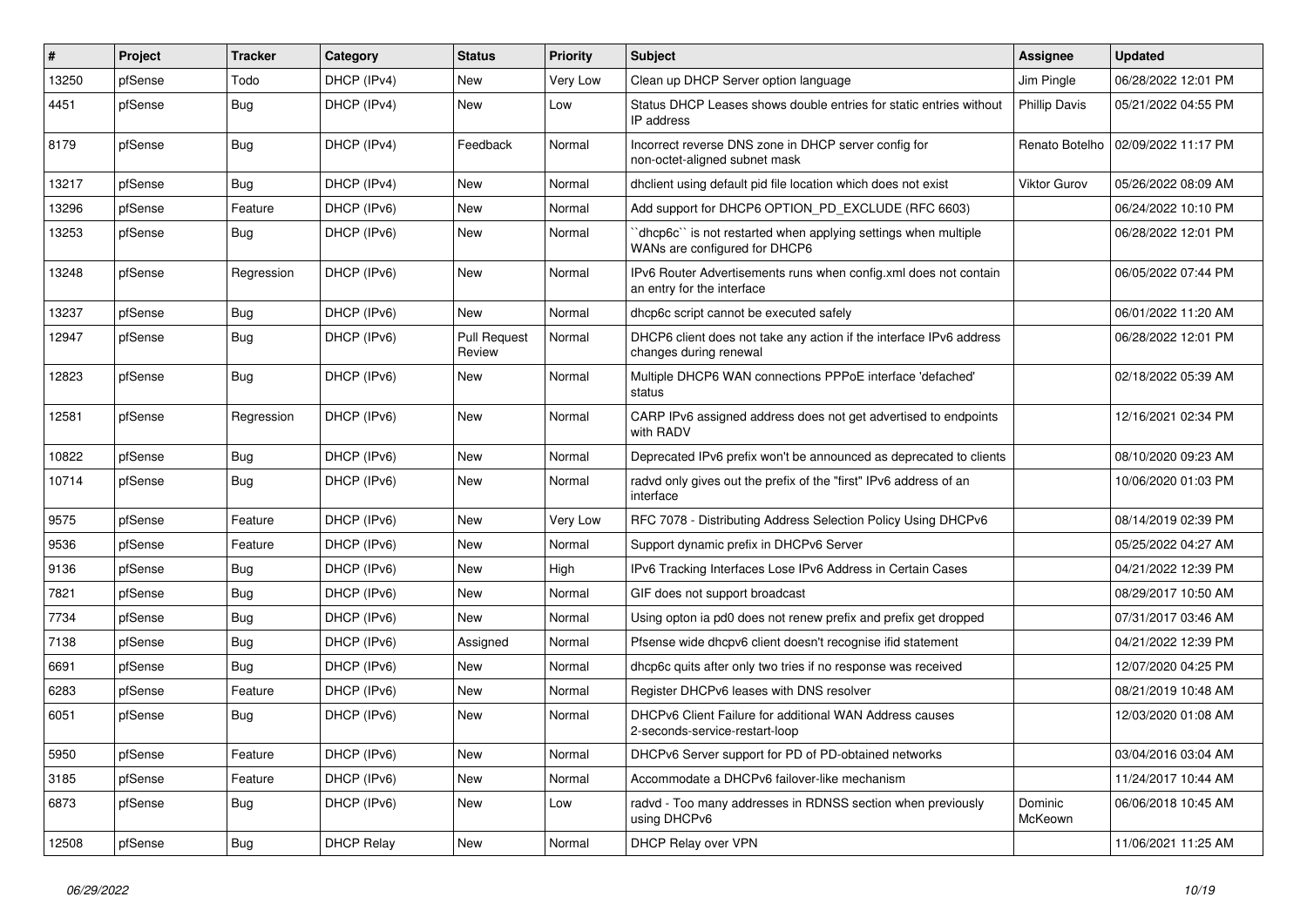| $\#$  | Project      | <b>Tracker</b>     | Category             | <b>Status</b>                 | <b>Priority</b> | <b>Subject</b>                                                               | Assignee   | <b>Updated</b>      |
|-------|--------------|--------------------|----------------------|-------------------------------|-----------------|------------------------------------------------------------------------------|------------|---------------------|
| 12120 | pfSense      | Feature            | <b>DHCP Relay</b>    | New                           | Normal          | Permit several sets of destination DHCP servers in DHCP relay                |            | 07/11/2021 05:41 PM |
| 11149 | pfSense      | <b>Bug</b>         | <b>DHCP Relay</b>    | <b>New</b>                    | Normal          | DHCP relay won't start with DHCP server behind gateway                       |            | 03/22/2021 05:13 AM |
| 10715 | pfSense      | <b>Bug</b>         | <b>DHCP Relay</b>    | New                           | Normal          | DHCPv6 relay always uses the "first" IPv6 address of an interface            |            | 06/29/2020 05:01 AM |
| 9680  | pfSense      | Feature            | <b>DHCP Relay</b>    | New                           | Normal          | Seperate DHCP Server and relay per interface                                 |            | 02/27/2020 10:47 AM |
| 4680  | pfSense      | Bug                | <b>DHCP Relay</b>    | <b>New</b>                    | Normal          | DHCP relay does not work with DHCP server on other end of<br>OpenVPN tunnel  |            | 05/05/2015 06:55 PM |
| 10904 | pfSense      | Feature            | <b>DHCP Relay</b>    | <b>Pull Request</b><br>Review | Normal          | Support vti interfaces in dhcrelay                                           | Luiz Souza | 10/12/2020 07:35 AM |
| 12757 | pfSense      | <b>Bug</b>         | Diagnostics          | <b>Pull Request</b><br>Review | Very Low        | Clean up /etc/inc/filter.inc use of pfctl -F                                 |            | 06/28/2022 12:01 PM |
| 12343 | pfSense      | Feature            | Diagnostics          | New                           | Low             | Real time traffic monitoring                                                 |            | 09/06/2021 01:26 PM |
| 11856 | pfSense      | Feature            | Diagnostics          | New                           | Normal          | Replace/add Alias or DNS names for known LAN addresses in the<br>State table |            | 04/27/2021 08:01 AM |
| 9718  | pfSense      | Feature            | Diagnostics          | New                           | Low             | Make diag_states_summary table sortable                                      |            | 10/06/2020 09:12 AM |
| 7848  | pfSense      | Bug                | Diagnostics          | New                           | Low             | NDP Table Sort by Expiration Error                                           |            | 08/26/2019 02:56 PM |
| 7590  | pfSense      | Bug                | Diagnostics          | New                           | Normal          | diag_edit do not save when nothing to sae (in directory browse view)         |            | 05/20/2017 05:04 PM |
| 7589  | pfSense      | <b>Bug</b>         | Diagnostics          | New                           | Normal          | diag_edit.php old print_info_box                                             |            | 05/20/2017 05:02 PM |
| 7459  | pfSense      | Feature            | Diagnostics          | New                           | Low             | "Refresh" button for Diagnostics/Tables display                              |            | 08/21/2019 09:27 AM |
| 7442  | pfSense      | Feature            | Diagnostics          | New                           | Low             | Suggestions for Diagnostics / ARP Table and Diagnostics / NDP<br>Table       |            | 08/21/2019 09:27 AM |
| 6804  | pfSense      | Feature            | Diagnostics          | <b>New</b>                    | <b>Very Low</b> | Add row counter into Diagnostics -> Edit File                                |            | 08/20/2019 03:44 PM |
| 5556  | pfSense      | Feature            | Diagnostics          | New                           | Normal          | No error when downloading non-existing file on Diagnostics/Execute           |            | 08/20/2019 03:43 PM |
| 4914  | pfSense      | Feature            | Diagnostics          | New                           | Low             | Packet Capture Settings                                                      |            | 08/20/2019 08:51 AM |
| 4456  | pfSense      | Feature            | Diagnostics          | <b>New</b>                    | Normal          | Packet capture additional filtering options                                  |            | 08/20/2019 03:30 PM |
| 3796  | pfSense      | <b>Bug</b>         | Diagnostics          | Confirmed                     | Normal          | States summary fails and is very slow with large state tables                |            | 12/11/2021 08:03 PM |
| 1656  | pfSense      | Feature            | <b>Diagnostics</b>   | New                           | Normal          | Teach pfctl to kill states by port number                                    |            | 08/21/2019 09:55 AM |
| 12791 | pfSense Docs | <b>New Content</b> | <b>Diagnostics</b>   | New                           | Normal          | Diagnostic Information for Support (pfSense)                                 |            | 02/13/2022 08:49 PM |
| 12883 | pfSense Docs | Todo               | <b>DNS</b>           | New                           | Normal          | Feedback on Services - DNS Resolver - Host Overrides                         |            | 02/28/2022 07:54 PM |
| 12139 | pfSense      | Feature            | <b>DNS Forwarder</b> | New                           | Normal          | Add support in for specifying a DNSMASQ configuration file                   |            | 07/16/2021 09:45 PM |
| 7329  | pfSense      | Bug                | <b>DNS Forwarder</b> | New                           | Low             | DHCP Not Updating DNS                                                        |            | 01/21/2022 09:16 PM |
| 2410  | pfSense      | Feature            | <b>DNS Forwarder</b> | New                           | Normal          | Support name based aliasing via CNAMEs or some other<br>mechanism.           |            | 12/11/2012 09:56 PM |
| 13254 | pfSense      | <b>Bug</b>         | <b>DNS Resolver</b>  | New                           | Normal          | DNS resolver does not update "unbound.conf" file during link down<br>events  |            | 06/28/2022 12:01 PM |
| 12612 | pfSense      | <b>Bug</b>         | <b>DNS Resolver</b>  | New                           | Normal          | DNS Resolver is restarted during every "rc.newwanip" event                   |            | 06/28/2022 12:01 PM |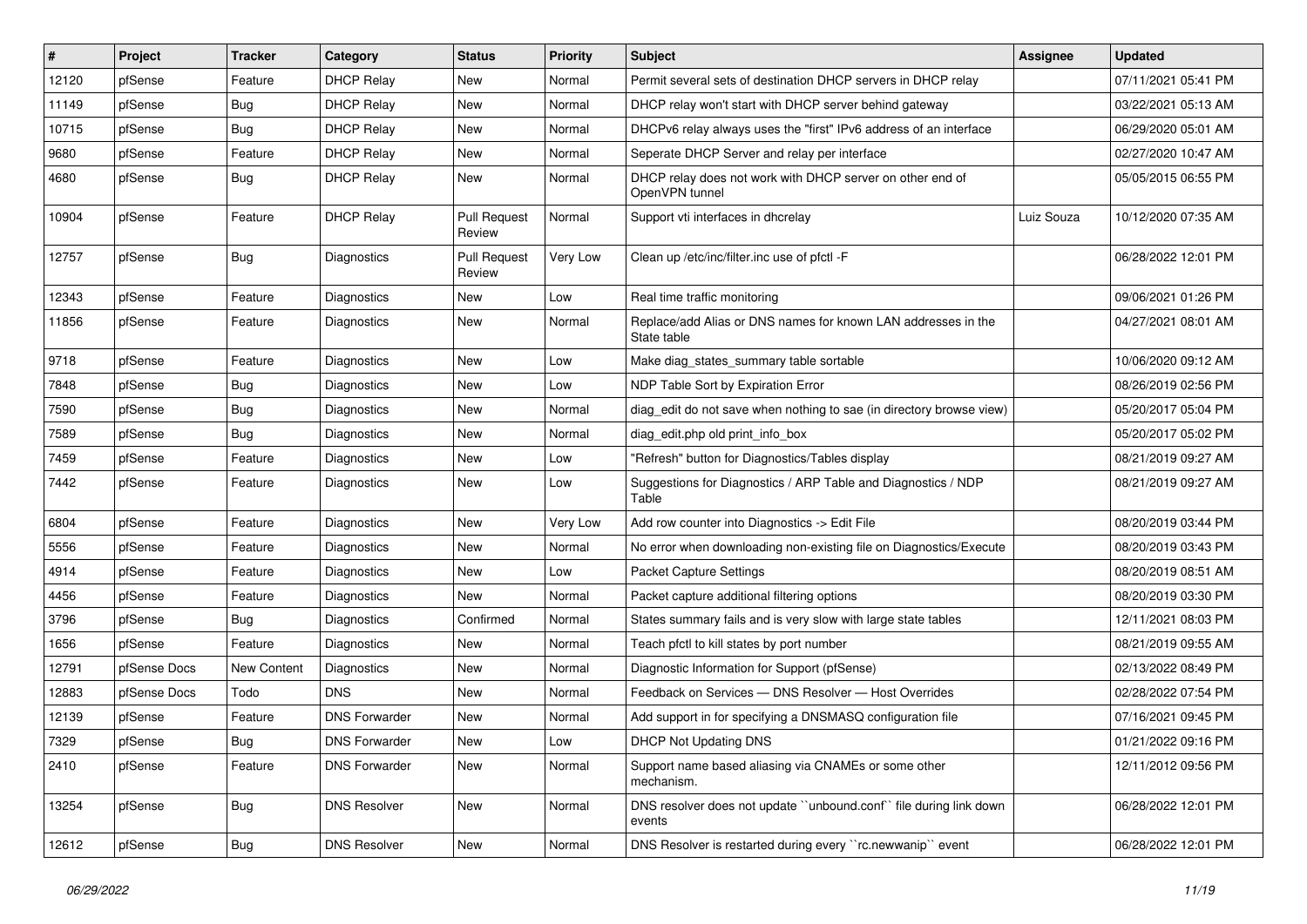| #     | Project | <b>Tracker</b>   | Category            | <b>Status</b> | <b>Priority</b> | Subject                                                                                                                       | <b>Assignee</b> | <b>Updated</b>      |
|-------|---------|------------------|---------------------|---------------|-----------------|-------------------------------------------------------------------------------------------------------------------------------|-----------------|---------------------|
| 12551 | pfSense | Feature          | <b>DNS Resolver</b> | New           | Low             | Add ability to set DNS resolver search domain list                                                                            |                 | 12/01/2021 11:18 AM |
| 11921 | pfSense | Feature          | <b>DNS Resolver</b> | New           | Very Low        | Feature Request: Compile unbound with EDNS Client Subnet (ECS)<br>module (--enable-subnet)                                    |                 | 05/14/2021 07:29 AM |
| 10624 | pfSense | Bug              | <b>DNS Resolver</b> | New           | Normal          | Unbound configuration memory leak with python module + register<br>DHCP leases active                                         |                 | 02/26/2021 10:27 AM |
| 10342 | pfSense | Bug              | <b>DNS Resolver</b> | New           | Normal          | Unbound domain overrides stop resolving periodically. They only<br>resume after the service has been restarted.               |                 | 03/13/2020 10:35 AM |
| 10143 | pfSense | <b>Bug</b>       | <b>DNS Resolver</b> | New           | Normal          | System hostname DNS entry is assigned to the wrong IP on<br>multi-wan setups                                                  |                 | 12/31/2019 02:33 PM |
| 9654  | pfSense | Bug              | <b>DNS Resolver</b> | New           | Normal          | After reboot, the DNS resolver must be restarted before it will<br>advertise the ipv6 DNS address of the router.              |                 | 11/20/2020 03:12 AM |
| 9436  | pfSense | Feature          | <b>DNS Resolver</b> | New           | Normal          | Unbound: enable dnstap support                                                                                                |                 | 03/27/2019 07:54 PM |
| 9037  | pfSense | Bug              | <b>DNS Resolver</b> | <b>New</b>    | Normal          | Unbound not logging to syslog after reboot                                                                                    |                 | 10/12/2018 05:09 AM |
| 8236  | pfSense | Feature          | <b>DNS Resolver</b> | New           | Normal          | Ability to configure "forward-first" and "forward-host" options for more<br>robust domain overrides in DNS Resolver           |                 | 12/26/2017 01:26 AM |
| 7852  | pfSense | Feature          | <b>DNS Resolver</b> | New           | Normal          | Add views support to Unbound GUI                                                                                              |                 | 09/11/2017 12:26 PM |
| 7495  | pfSense | Feature          | <b>DNS Resolver</b> | New           | Low             | Ability to set TTL for local for Unbound host overrides and dhcp<br>leases                                                    |                 | 03/06/2018 09:46 AM |
| 7152  | pfSense | Bug              | <b>DNS Resolver</b> | <b>New</b>    | Normal          | Unbound / DNS Resolver issue if "Register DHCP static mappings in<br>the DNS Resolver" set before wildcard DNS custom options |                 | 12/18/2021 04:59 PM |
| 7096  | pfSense | <b>Bug</b>       | <b>DNS Resolver</b> | Feedback      | Normal          | Unbound fails to start on boot if specific network devices are<br>configured in the "Network Interfaces"                      |                 | 11/22/2021 08:59 AM |
| 6430  | pfSense | Bug              | <b>DNS Resolver</b> | Confirmed     | Low             | pfsense should sanity-check hostnames when copying from<br>dhcpd.leases to /etc/hosts                                         |                 | 08/13/2019 01:23 PM |
| 6103  | pfSense | Feature          | <b>DNS Resolver</b> | New           | Normal          | DNS Resolver Outgoing Interfaces should be able to use Gateway<br>Groups                                                      |                 | 10/21/2019 08:02 AM |
| 5413  | pfSense | Bug              | <b>DNS Resolver</b> | Confirmed     | High            | Incorrect Handling of Unbound Resolver [service restarts, cache<br>loss, DNS service interruption]                            |                 | 06/19/2022 11:11 PM |
| 4798  | pfSense | Feature          | <b>DNS Resolver</b> | New           | Normal          | Make host and domain overrides available to both DNS Resolver<br>and DNS Forwarder                                            |                 | 06/29/2015 02:14 AM |
| 1819  | pfSense | Bug              | <b>DNS Resolver</b> | New           | Normal          | DNS Resolver Not Registering DHCP Server Specified Domain<br>Name                                                             | Luiz Souza      | 04/28/2022 01:53 PM |
| 13167 | pfSense | <sub>I</sub> Bug | Dynamic DNS         | New           | Normal          | phpDynDNS: DigitalOcean ddns update fails (bad request, invalid<br>character '-' in request_id)                               |                 | 06/16/2022 09:30 PM |
| 12877 | pfSense | <b>Bug</b>       | Dynamic DNS         | Feedback      | Normal          | Cloudflare DynDNS fails to update more than two addresses                                                                     |                 | 05/29/2022 06:56 PM |
| 12848 | pfSense | Feature          | <b>Dynamic DNS</b>  | New           | Normal          | Evaluation of the DynDNS "Result Match" string                                                                                |                 | 02/22/2022 02:01 AM |
| 12602 | pfSense | Feature          | Dynamic DNS         | New           | Normal          | DHCPv6 should allow DDNS Client updates for hosts                                                                             |                 | 12/15/2021 11:00 AM |
| 11177 | pfSense | Bug              | Dynamic DNS         | New           | Normal          | DDNSv6 not using Check IP Services                                                                                            |                 | 12/21/2020 05:02 AM |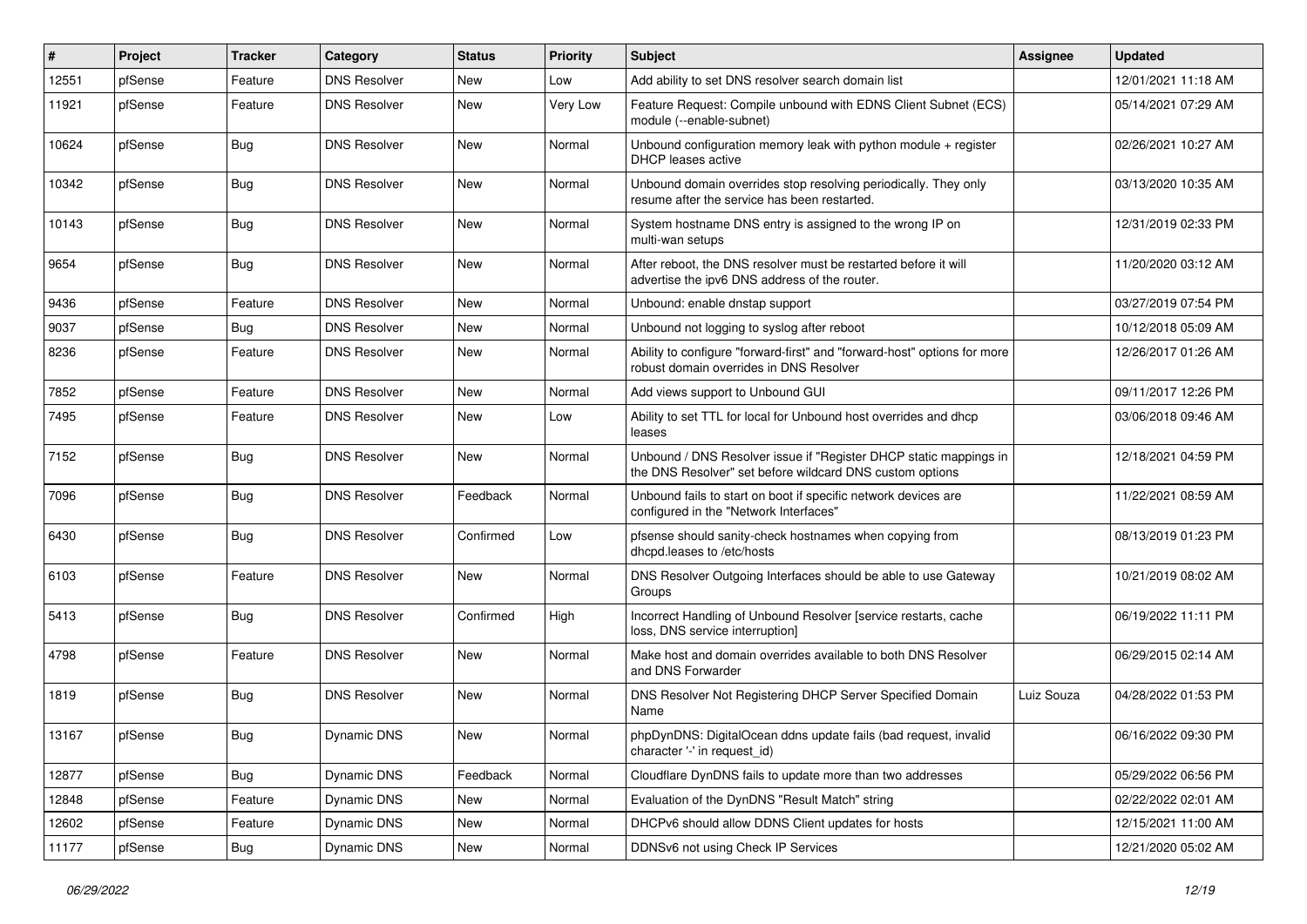| #     | Project                    | <b>Tracker</b> | Category              | <b>Status</b>                 | <b>Priority</b> | <b>Subject</b>                                                                                          | Assignee                       | <b>Updated</b>      |
|-------|----------------------------|----------------|-----------------------|-------------------------------|-----------------|---------------------------------------------------------------------------------------------------------|--------------------------------|---------------------|
| 11147 | pfSense                    | Bug            | Dynamic DNS           | <b>New</b>                    | Normal          | Domeneshop DynDNS IPv4 and IPv6                                                                         |                                | 12/09/2020 11:47 PM |
| 11084 | pfSense                    | Feature        | Dynamic DNS           | New                           | Normal          | Dynamic DNS include option to specify virtual IP addresses                                              |                                | 11/19/2020 01:26 PM |
| 10962 | pfSense                    | Feature        | Dynamic DNS           | New                           | Normal          | Add Cpanel support for Dynamic DNS Clients                                                              |                                | 12/28/2020 01:56 PM |
| 10000 | pfSense                    | <b>Bug</b>     | Dynamic DNS           | <b>New</b>                    | Normal          | Azure Dynamic DNS A and AAAA Records for Apex Zone                                                      |                                | 03/31/2020 09:03 AM |
| 9805  | pfSense                    | Bug            | Dynamic DNS           | New                           | Normal          | dynDNS cloudflare multiple entries                                                                      |                                | 10/02/2019 04:51 PM |
| 9664  | pfSense                    | Bug            | <b>Dynamic DNS</b>    | <b>New</b>                    | Normal          | DynDNS and Dual-wan problem with CloudFlare (works with No-Ip)                                          |                                | 08/03/2019 10:00 AM |
| 9504  | pfSense                    | <b>Bug</b>     | Dynamic DNS           | <b>New</b>                    | Normal          | Multiple Dynamic DNS update notifications for the same interface,<br>not differentiated by the hostname |                                | 05/07/2019 07:46 AM |
| 9063  | pfSense                    | Feature        | <b>Dynamic DNS</b>    | <b>New</b>                    | Normal          | Allow dynamic DNS client entry to specify which Check IP service to<br>use                              |                                | 10/24/2018 11:53 AM |
| 8500  | pfSense                    | Bug            | <b>Dynamic DNS</b>    | <b>New</b>                    | Low             | Incorrect categorization of status/info messages from phpDynDNS                                         |                                | 08/16/2019 12:50 PM |
| 8432  | pfSense                    | Bug            | <b>Dynamic DNS</b>    | <b>New</b>                    | Normal          | Dynamic DNS Client gives an error that it can't find IPv6 address<br>when WAN interface is a LAGG       |                                | 09/17/2020 05:23 AM |
| 8406  | pfSense                    | <b>Bug</b>     | <b>Dynamic DNS</b>    | <b>New</b>                    | Normal          | DDNS IPV6 Cloudflare Client does not detect PPOE address                                                |                                | 03/31/2018 11:56 AM |
| 7718  | pfSense                    | Feature        | Dynamic DNS           | <b>New</b>                    | Very Low        | Hostname for Custom DynDNS Updater.                                                                     |                                | 07/24/2017 10:05 AM |
| 7418  | pfSense                    | Feature        | <b>Dynamic DNS</b>    | <b>New</b>                    | Normal          | Dynamic dns should be sorted interface name                                                             |                                | 08/21/2019 08:58 AM |
| 7292  | pfSense                    | Feature        | <b>Dynamic DNS</b>    | <b>New</b>                    | Normal          | DynamicDNS configuration does not sync to HA secondary                                                  |                                | 02/21/2017 04:56 PM |
| 12063 | pfSense Docs               | Todo           | Dynamic DNS           | <b>New</b>                    | Normal          | Feedback on Services - Dynamic DNS - Configuring RFC 2136<br>Dynamic DNS updates                        |                                | 06/18/2021 06:24 PM |
| 13303 | pfSense                    | Bug            | <b>Dynamic DNS</b>    | <b>Pull Request</b><br>Review | Normal          | DynDNS - DNSExit no longer working                                                                      | Koen Zomers                    | 06/28/2022 12:01 PM |
| 12495 | pfSense                    | Feature        | Dynamic DNS           | <b>Pull Request</b><br>Review | Normal          | DynDNS: add deSEC IPv4&v6 simultaneos update                                                            | <b>Lukas Wiest</b>             | 11/01/2021 08:53 AM |
| 12494 | pfSense                    | Feature        | <b>Dynamic DNS</b>    | <b>Pull Request</b><br>Review | Normal          | DynDNS: make simultaneous update of IP and LegacyIP possible                                            | Lukas Wiest                    | 11/01/2021 08:52 AM |
| 13298 | pfSense                    | <b>Bug</b>     | <b>Dynamic DNS</b>    | <b>Pull Request</b><br>Review | Normal          | Dynv6 does not check response code when updating                                                        | <b>Tiago Beling</b><br>d'Avila | 06/28/2022 12:01 PM |
| 11235 | pfSense Packages           | Bug            | Filer                 | <b>New</b>                    | Normal          | Filer run script when "state" unchanged                                                                 |                                | 01/08/2021 07:24 AM |
| 11178 | pfSense Packages   Feature |                | Filer                 | <b>New</b>                    | Normal          | Filer do not ask what to do with previous filename                                                      |                                | 12/31/2020 02:45 AM |
| 10426 | pfSense Packages   Bug     |                | Filer                 | Feedback                      | Normal          | Filer must validate that File name is unig                                                              |                                | 04/20/2022 11:02 AM |
| 11180 | pfSense Packages           | <b>Bug</b>     | Filer                 | Feedback                      | Normal          | Filer run action for files on sync that wan't been modified                                             | <b>Viktor Gurov</b>            | 01/08/2021 07:27 AM |
| 13067 | pfSense                    | <b>Bug</b>     | <b>FilterDNS</b>      | New                           | Normal          | filterdns resolve interval is twice the intended value                                                  |                                | 04/17/2022 07:45 PM |
| 12770 | pfSense Docs               | Todo           | Firewall Rules        | Pull Request<br>Review        | Normal          | Feedback on Firewall — Configuring firewall rules                                                       |                                | 06/27/2022 07:42 AM |
| 12268 | pfSense Docs               | Todo           | <b>Firewall Rules</b> | New                           | Normal          | Feedback on Firewall - Aliases                                                                          |                                | 08/17/2021 12:55 AM |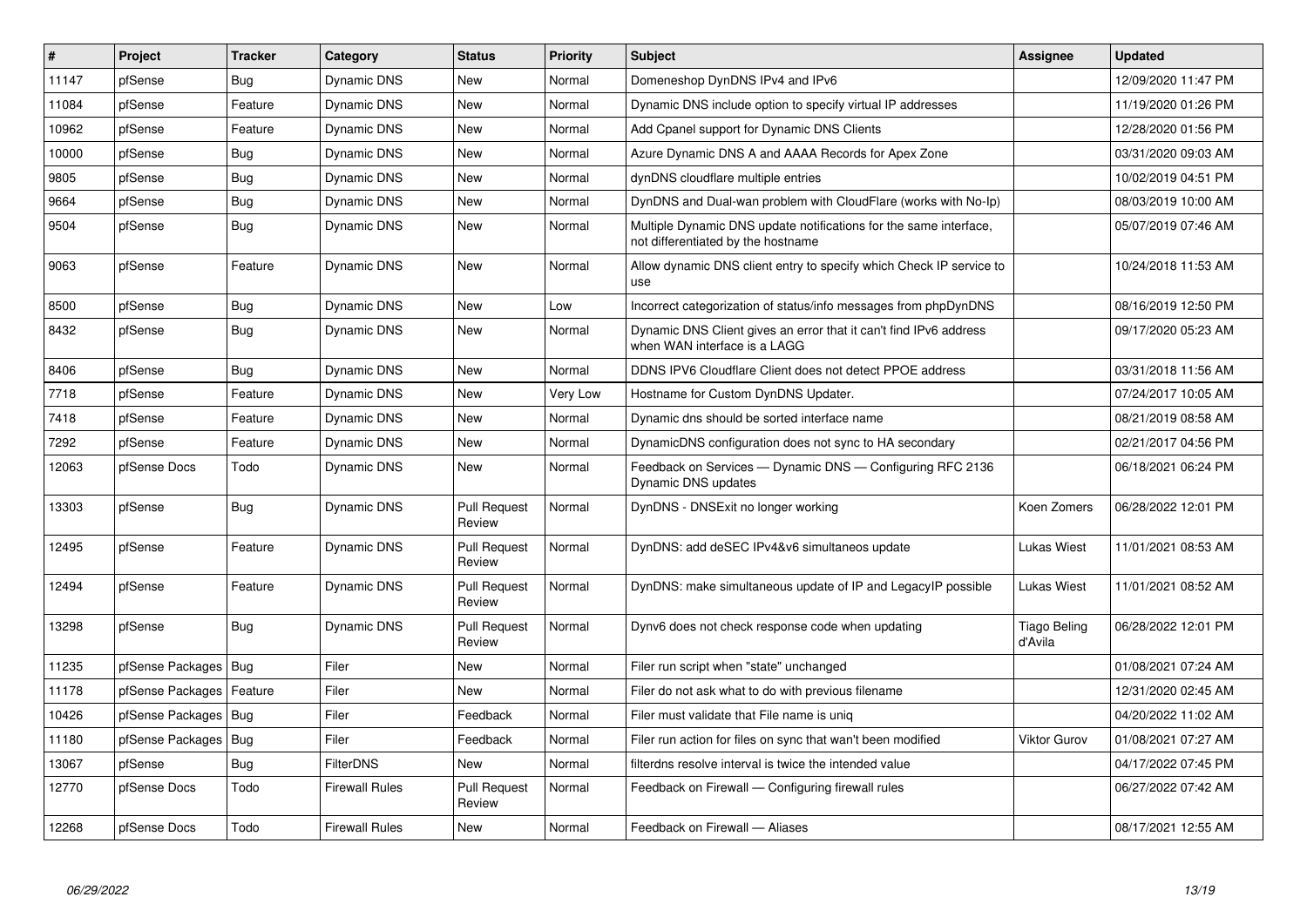| $\vert$ # | Project                    | <b>Tracker</b> | Category              | <b>Status</b> | <b>Priority</b> | <b>Subject</b>                                                                                                                                                           | <b>Assignee</b> | <b>Updated</b>      |
|-----------|----------------------------|----------------|-----------------------|---------------|-----------------|--------------------------------------------------------------------------------------------------------------------------------------------------------------------------|-----------------|---------------------|
| 13020     | pfSense Docs               | Todo           | <b>Firewall Rules</b> | <b>New</b>    | Normal          | easyrule command documentation should document permissible<br>wildcards                                                                                                  | Jim Pingle      | 04/04/2022 08:01 AM |
| 9685      | pfSense Docs               | Correction     | <b>Firewall Rules</b> | New           | Normal          | Feedback on Firewall - Floating Rules                                                                                                                                    | Jim Pingle      | 09/23/2020 02:57 PM |
| 12740     | pfSense                    | <b>Bug</b>     | FreeBSD               | Incomplete    | Normal          | panic: esp input cb: Unexpected address family                                                                                                                           |                 | 01/27/2022 01:19 PM |
| 11184     | pfSense                    | <b>Bug</b>     | FreeBSD               | New           | Normal          | PF: State policy cannot be configurable                                                                                                                                  |                 | 02/09/2021 02:43 AM |
| 11352     | pfSense                    | <b>Bug</b>     | FreeBSD               | <b>New</b>    | Low             | CTF types $> 215$ in the pfSense kernel config results in DTrace<br>failing                                                                                              | Scott Long      | 03/17/2021 02:52 AM |
| 12982     | pfSense Packages   Bug     |                | FreeRADIUS            | <b>New</b>    | Normal          | FreeRadius RadReply table entries missing from pf                                                                                                                        |                 | 06/19/2022 05:38 PM |
| 12742     | pfSense Packages   Bug     |                | FreeRADIUS            | Feedback      | Normal          | freeRADIUS virtual-server-default: modules dailycounter,<br>monthlycounter, noreset counter, expire on login in authorize<br>section prevent virtual server from loading |                 | 03/01/2022 12:45 PM |
| 12286     | pfSense Packages   Bug     |                | FreeRADIUS            | New           | Normal          | Add support for ntlm auth in LDAP                                                                                                                                        |                 | 08/20/2021 08:27 AM |
| 12126     | pfSense Packages   Bug     |                | FreeRADIUS            | <b>New</b>    | Normal          | freeradius3 0.15.7 31                                                                                                                                                    |                 | 10/11/2021 08:21 AM |
| 11980     | pfSense Packages   Bug     |                | FreeRADIUS            | Feedback      | Normal          | EAP does not work with SQL backend                                                                                                                                       |                 | 07/21/2021 07:24 AM |
| 11802     | pfSense Packages   Bug     |                | FreeRADIUS            | New           | Normal          | FreeRADIUS sync                                                                                                                                                          |                 | 05/10/2021 04:18 AM |
| 11534     | pfSense Packages           | Regression     | FreeRADIUS            | <b>New</b>    | High            | FreeRADIUS EAP anonymous connection forbidden out-of-tunnel                                                                                                              |                 | 07/14/2021 02:32 AM |
| 11138     | pfSense Packages   Feature |                | FreeRADIUS            | New           | Normal          | new WebGUI checkboxes needed                                                                                                                                             |                 | 12/07/2020 08:28 AM |
| 11026     | pfSense Packages   Feature |                | FreeRADIUS            | New           | Low             | Feedback on Packages - FreeRADIUS package                                                                                                                                |                 | 11/02/2020 07:21 AM |
| 10695     | pfSense Packages   Bug     |                | FreeRADIUS            | New           | Normal          | FreeRadius Accounting skipping MBs after reboot due to power<br>down                                                                                                     |                 | 06/24/2020 04:49 AM |
| 10377     | pfSense Packages   Feature |                | FreeRADIUS            | <b>New</b>    | Very Low        | Allow usage of TOTP (Google-Authenticator) without PIN                                                                                                                   |                 | 03/30/2020 11:43 AM |
| 10297     | pfSense Packages   Feature |                | FreeRADIUS            | Assigned      | Normal          | IPv6 user attributes                                                                                                                                                     |                 | 04/21/2022 12:39 PM |
| 9704      | pfSense Packages           | Feature        | FreeRADIUS            | New           | Normal          | Enable filter username                                                                                                                                                   |                 | 08/27/2019 12:07 PM |
| 8836      | pfSense Packages   Feature |                | FreeRADIUS            | <b>New</b>    | Normal          | Define Idap group vlan assignment in users file                                                                                                                          |                 | 08/26/2018 07:53 AM |
| 8769      | pfSense Packages           | Feature        | FreeRADIUS            | <b>New</b>    | Normal          | Allow FreeRADIUS users to change their own Passwords and Pins                                                                                                            |                 | 10/11/2018 11:34 AM |
| 8589      | pfSense Packages   Bug     |                | FreeRADIUS            | New           | Normal          | FreeRadius 0.15.5 2 ignoring tunnelled-reply=no                                                                                                                          |                 | 02/18/2019 03:40 PM |
| 8513      | pfSense Packages   Bug     |                | FreeRADIUS            | <b>New</b>    | High            | Freeradius 3.x Idap problem                                                                                                                                              |                 | 02/18/2019 05:22 PM |
| 8264      | pfSense Packages   Bug     |                | FreeRADIUS            | New           | Normal          | Radiusd restart on WAN change results in freeradius not running<br>(and possible solution)                                                                               |                 | 04/21/2022 12:39 PM |
| 8251      | pfSense Packages   Bug     |                | FreeRADIUS            | Feedback      | Normal          | Captiveportal + FreeRadius "Last activity" resets to Session start                                                                                                       |                 | 08/13/2019 11:10 AM |
| 8224      | pfSense Packages   Feature |                | FreeRADIUS            | New           | Normal          | Add "OU" field to FreeRADIUS page                                                                                                                                        |                 | 02/21/2018 12:53 AM |
| 8161      | pfSense Packages   Feature |                | FreeRADIUS            | New           | Very Low        | Add virtual server support to FreeRadius                                                                                                                                 |                 | 12/05/2017 01:57 PM |
| 8031      | pfSense Packages           | Feature        | FreeRADIUS            | <b>New</b>    | Normal          | FreeRADIUS copy entry function                                                                                                                                           |                 | 08/16/2019 01:01 PM |
| 7608      | pfSense Packages   Feature |                | FreeRADIUS            | New           | Very Low        | Captive Portal amount of traffic Account + Free Radius+Mysql                                                                                                             |                 | 05/28/2017 09:08 AM |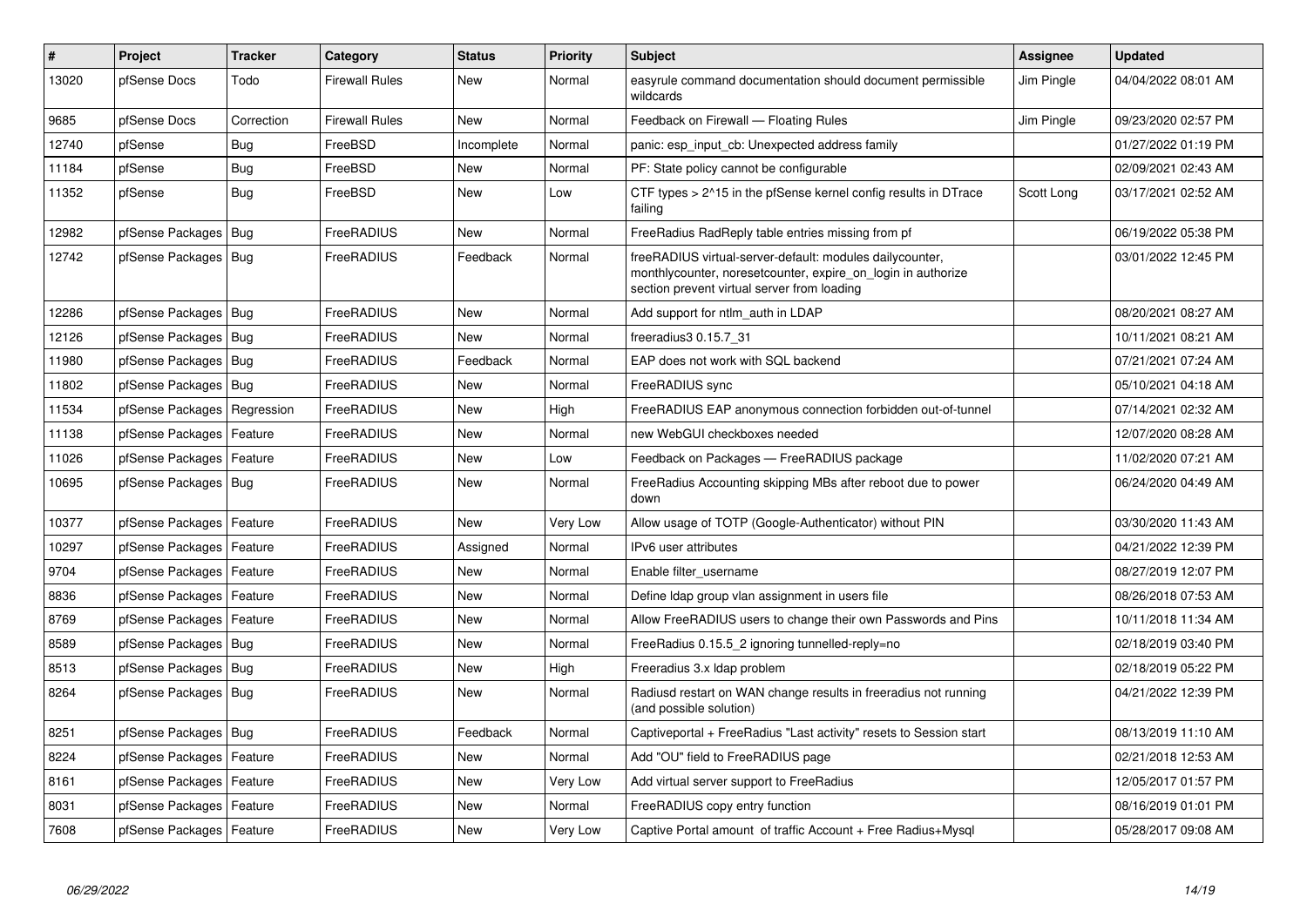| $\vert$ # | Project                    | <b>Tracker</b> | Category   | <b>Status</b>                 | <b>Priority</b> | <b>Subject</b>                                                                         | <b>Assignee</b>     | <b>Updated</b>      |
|-----------|----------------------------|----------------|------------|-------------------------------|-----------------|----------------------------------------------------------------------------------------|---------------------|---------------------|
| 7403      | pfSense Packages           | Bug            | FreeRADIUS | New                           | Normal          | Captive Portal + freeradius2 + MySQL problems with German<br>Umlaut                    |                     | 03/17/2017 09:12 AM |
| 4506      | pfSense Packages   Feature |                | FreeRADIUS | New                           | Normal          | FreeRADIUS groups/hunt groups                                                          |                     | 03/10/2015 08:51 PM |
| 13284     | pfSense Packages   Feature |                | FreeRADIUS | New                           | Normal          | Option to define "Issuer" in OPT configuration.                                        | Jakob<br>Nordgarden | 06/19/2022 12:10 PM |
| 8516      | pfSense Packages   Bug     |                | FreeRADIUS | <b>New</b>                    | Normal          | FreeRADIUS requires settings re-saved after pfSense upgrade                            | Jim Pingle          | 12/31/2021 05:58 PM |
| 11746     | pfSense Packages   Bug     |                | FreeRADIUS | Feedback                      | Normal          | Second LDAP server configuration misses the ipaNThash control<br>attribute             | <b>Viktor Gurov</b> | 07/14/2021 01:44 PM |
| 11388     | pfSense Packages   Bug     |                | FreeRADIUS | Feedback                      | Normal          | Captive Portal authentication error with MySQL backend                                 | <b>Viktor Gurov</b> | 02/10/2021 08:54 AM |
| 11331     | pfSense Packages   Bug     |                | FreeRADIUS | Feedback                      | Normal          | FreeRADIUS latest package upgrade broke Plain Mac<br>Authentication                    | <b>Viktor Gurov</b> | 01/30/2021 10:08 AM |
| 11054     | pfSense Packages   Bug     |                | FreeRADIUS | Assigned                      | Normal          | Check Client Certificate CN not working as described                                   | <b>Viktor Gurov</b> | 12/14/2021 07:22 AM |
| 10908     | pfSense Packages           | Feature        | FreeRADIUS | Feedback                      | Normal          | FreeRADIUS server certificate not using full CA chain                                  | <b>Viktor Gurov</b> | 04/22/2022 02:19 AM |
| 10871     | pfSense Packages           | Feature        | FreeRADIUS | Feedback                      | Normal          | Extra time period counters for SQL backend                                             | Viktor Gurov        | 04/22/2022 02:19 AM |
| 12951     | pfSense Packages   Bug     |                | <b>FRR</b> | Feedback                      | Normal          | FRR cannot remove IPv6 routes                                                          |                     | 03/22/2022 09:24 PM |
| 12889     | pfSense Packages   Feature |                | <b>FRR</b> | <b>New</b>                    | Normal          | FRR GUI add set ipv6 next-hop global                                                   |                     | 03/02/2022 06:10 AM |
| 12751     | pfSense Packages   Bug     |                | <b>FRR</b> | New                           | Normal          | Improve FRR route restoration after gateway events                                     |                     | 02/06/2022 11:07 PM |
| 12084     | pfSense Packages   Bug     |                | <b>FRR</b> | New                           | Normal          | libfrr.so.0 error on SG-1100                                                           |                     | 06/26/2021 08:22 AM |
| 11963     | pfSense Packages   Feature |                | <b>FRR</b> | New                           | Normal          | Dynamically change OSPF interface costs on selected interfaces on<br><b>CARP</b> event |                     | 05/26/2021 04:13 AM |
| 11936     | pfSense Packages   Bug     |                | <b>FRR</b> | Incomplete                    | High            | FRR does not connect BGP when using password                                           |                     | 05/19/2021 08:12 AM |
| 11841     | pfSense Packages   Bug     |                | <b>FRR</b> | New                           | Normal          | FRR access lists default bahavior changed to permit by default                         |                     | 04/22/2021 09:52 AM |
| 11837     | pfSense Packages           | Feature        | <b>FRR</b> | New                           | Low             | Increase field length of FRR Networks in Access Lists and Prefix<br>Lists              |                     | 04/22/2021 07:10 AM |
| 11835     | pfSense Packages   Bug     |                | <b>FRR</b> | New                           | Normal          | FRR OSPF redistributed connected routes disappearing                                   |                     | 04/22/2021 07:11 AM |
| 11823     | pfSense Packages           | Feature        | <b>FRR</b> | <b>New</b>                    | Normal          | Route handling enhancements                                                            |                     | 04/19/2021 06:23 PM |
| 11703     | pfSense Packages   Feature |                | <b>FRR</b> | <b>New</b>                    | Normal          | add Krill and Routinator support BGP RPKI                                              |                     | 03/18/2021 07:47 PM |
| 11650     | pfSense Packages   Bug     |                | FRR        | New                           | Very Low        | FRR configuration broken on restore of manually edited FRR config<br>sections          |                     | 03/10/2021 08:50 AM |
| 11377     | pfSense Packages   Bug     |                | <b>FRR</b> | <b>Pull Request</b><br>Review | Normal          | FRR deinstall                                                                          |                     | 03/10/2021 08:21 AM |
| 11158     | pfSense Packages   Bug     |                | <b>FRR</b> | <b>New</b>                    | High            | <b>FRR Prefix Lists</b>                                                                |                     | 12/30/2020 04:55 PM |
| 10935     | pfSense Packages   Bug     |                | <b>FRR</b> | New                           | Normal          | FRR 0.6.7-6 - BGPD service recycled IPv6 without Route Map                             |                     | 12/30/2020 05:00 PM |
| 10516     | pfSense Packages   Bug     |                | <b>FRR</b> | New                           | Normal          | <b>FRR Access list</b>                                                                 |                     | 12/06/2020 11:02 PM |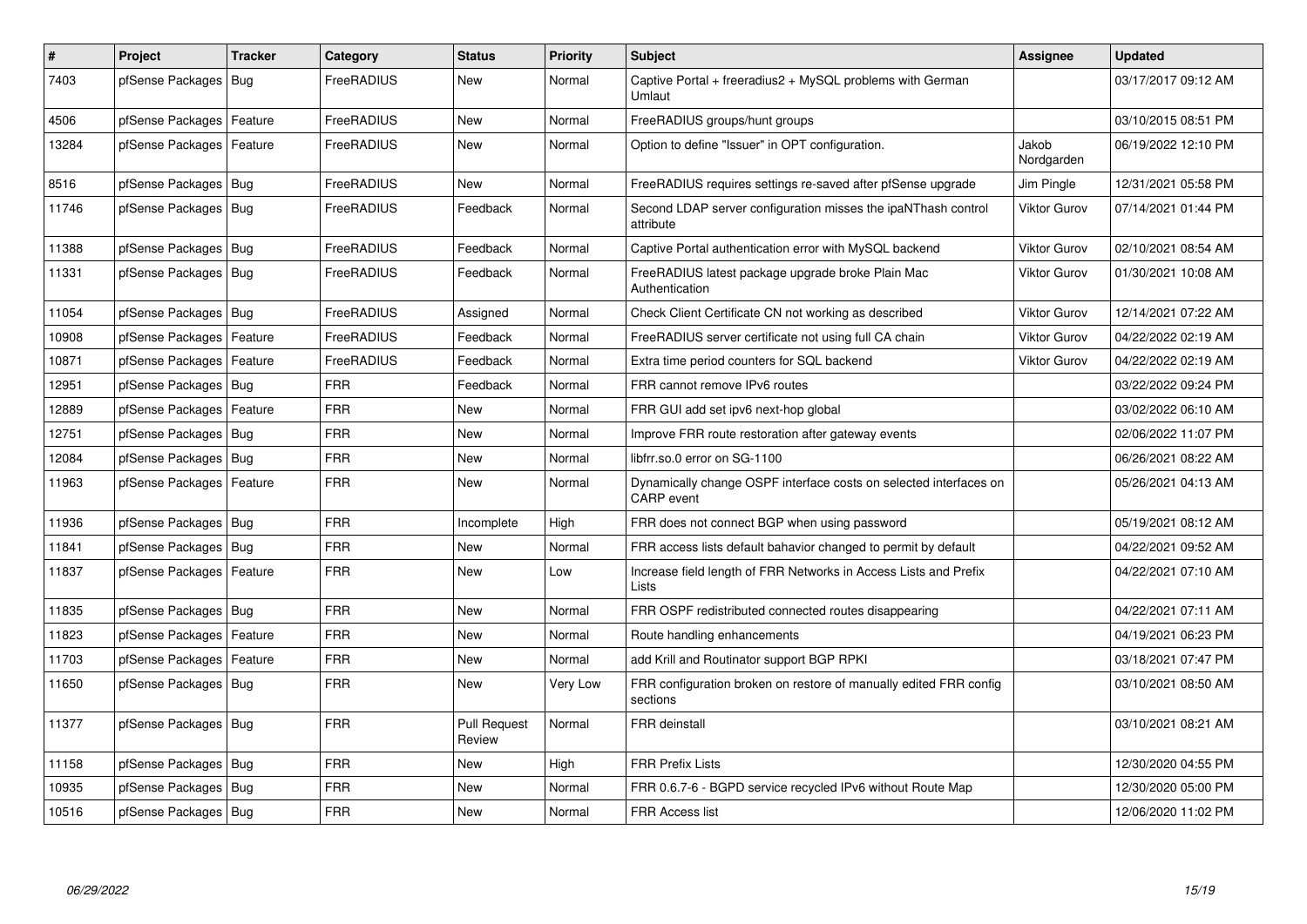| #     | Project                    | <b>Tracker</b> | Category                  | <b>Status</b>                 | <b>Priority</b> | <b>Subject</b>                                                                                                                                              | Assignee              | <b>Updated</b>      |
|-------|----------------------------|----------------|---------------------------|-------------------------------|-----------------|-------------------------------------------------------------------------------------------------------------------------------------------------------------|-----------------------|---------------------|
| 10503 | pfSense Packages   Bug     |                | <b>FRR</b>                | New                           | Normal          | Flapping any GW in multi-WAN influences restating all IPsec tunnels<br>in FRR which leads to dropping all IPsec VTI static routes and<br>related BGP issues |                       | 05/08/2020 07:51 PM |
| 10358 | pfSense Packages   Feature |                | <b>FRR</b>                | New                           | Very Low        | <b>Stage FRR Configuration Changes</b>                                                                                                                      |                       | 03/19/2020 06:48 AM |
| 6651  | pfSense Packages   Feature |                | <b>FRR</b>                | Feedback                      | Normal          | Loopback interfaces                                                                                                                                         | Christian<br>McDonald | 12/25/2021 02:42 PM |
| 11345 | pfSense Packages   Bug     |                | <b>FRR</b>                | Feedback                      | Normal          | FRR-OSPF - No "prefix-list" possible                                                                                                                        | Jim Pingle            | 02/04/2021 11:03 PM |
| 11301 | pfSense Packages           | Feature        | <b>FRR</b>                | Feedback                      | Normal          | Switch FRR to use default rc file as a service control base                                                                                                 | Jim Pingle            | 01/28/2021 09:35 AM |
| 11206 | pfSense Packages   Feature |                | <b>FRR</b>                | <b>Pull Request</b><br>Review | Normal          | <b>FRR 7.5</b>                                                                                                                                              | Jim Pingle            | 01/08/2021 12:47 PM |
| 11130 | pfSense Packages   Feature |                | <b>FRR</b>                | Feedback                      | Normal          | FRR RIP support                                                                                                                                             | Jim Pingle            | 12/31/2021 04:19 PM |
| 10789 | pfSense Packages   Feature |                | <b>FRR</b>                | Feedback                      | Normal          | FRR integrated configuration and hitless reloads                                                                                                            | Jim Pingle            | 01/20/2021 11:16 PM |
| 10653 | pfSense Packages   Feature |                | <b>FRR</b>                | New                           | Normal          | Allow to download frr status                                                                                                                                | Jim Pingle            | 06/11/2020 01:21 AM |
| 10294 | pfSense Packages   Bug     |                | <b>FRR</b>                | New                           | Normal          | FRR Route Counts Incorrect on Status Page                                                                                                                   | Jim Pingle            | 02/26/2020 11:08 AM |
| 9545  | pfSense Packages   Feature |                | <b>FRR</b>                | New                           | Normal          | Enable MULTIPATH in FRR                                                                                                                                     | Jim Pingle            | 09/18/2020 12:52 PM |
| 9141  | pfSense Packages           | Feature        | <b>FRR</b>                | New                           | Very Low        | FRR xmlrpc                                                                                                                                                  | Jim Pingle            | 11/26/2018 07:49 AM |
| 12965 | pfSense Packages   Bug     |                | <b>FRR</b>                | <b>Pull Request</b><br>Review | Normal          | FRR BFD peer configuration is handled incorrectly in some cases                                                                                             | <b>Viktor Gurov</b>   | 03/22/2022 08:04 AM |
| 12653 | pfSense Packages           | Regression     | <b>FRR</b>                | Feedback                      | Normal          | RIP related startup error                                                                                                                                   | <b>Viktor Gurov</b>   | 12/30/2021 08:37 AM |
| 12167 | pfSense Packages   Bug     |                | <b>FRR</b>                | Feedback                      | Normal          | BGP TCP setkey not set if neighbor is in peer group                                                                                                         | <b>Viktor Gurov</b>   | 09/16/2021 09:38 AM |
| 11961 | pfSense Packages           | Bug            | <b>FRR</b>                | Feedback                      | Normal          | FRR OSPF add unwanted area 0 authentication to router ospf                                                                                                  | <b>Viktor Gurov</b>   | 09/16/2021 10:25 PM |
| 11847 | pfSense Packages   Bug     |                | <b>FRR</b>                | Feedback                      | Normal          | Filters not applied to PEER Groups                                                                                                                          | <b>Viktor Gurov</b>   | 07/30/2021 07:45 PM |
| 11836 | pfSense Packages   Bug     |                | <b>FRR</b>                | Assigned                      | Normal          | FRR ACCEPTFILTER unstable                                                                                                                                   | <b>Viktor Gurov</b>   | 02/14/2022 07:20 AM |
| 11693 | pfSense Packages   Bug     |                | <b>FRR</b>                | Feedback                      | Normal          | IPv6 static routing fails                                                                                                                                   | Viktor Gurov          | 04/26/2022 08:50 AM |
| 11681 | pfSense Packages   Bug     |                | <b>FRR</b>                | Feedback                      | Normal          | FRR generates invalid BFD configuration after removing interfaces                                                                                           | <b>Viktor Gurov</b>   | 07/14/2021 04:40 PM |
| 11477 | pfSense Packages   Bug     |                | <b>FRR</b>                | Feedback                      | Normal          | FRR does not recognize some BFD options                                                                                                                     | Viktor Gurov          | 02/26/2021 10:52 PM |
| 11404 | pfSense Packages           | Bug            | <b>FRR</b>                | Feedback                      | Normal          | Incorrect prefix/access lists migration on update                                                                                                           | <b>Viktor Gurov</b>   | 02/18/2021 09:49 AM |
| 13295 | pfSense                    | <b>Bug</b>     | <b>Gateway Monitoring</b> | <b>Pull Request</b><br>Review | Normal          | Incorrect function parameters for "get_dpinger_status()" call in<br>`gwlb.inc``                                                                             |                       | 06/28/2022 12:01 PM |
| 13242 | pfSense                    | Feature        | <b>Gateway Monitoring</b> | New                           | Normal          | Enhancements to static route creation/deletion for dpinger monitor<br>$IPs$                                                                                 |                       | 06/03/2022 11:20 AM |
| 13076 | pfSense                    | <b>Bug</b>     | Gateway Monitoring        | New                           | Normal          | Marking a gateway as down does not affect IPsec entries using<br>gateway groups                                                                             |                       | 06/28/2022 12:01 PM |
| 11960 | pfSense                    | <b>Bug</b>     | Gateway Monitoring        | Feedback                      | Normal          | Gateway Monitoring Traffic Goes Out Default Gateway                                                                                                         |                       | 12/20/2021 05:43 AM |
| 7671  | pfSense                    | Feature        | Gateway Monitoring        | New                           | Normal          | Gateway Monitoring Via Custom Script or Telnet.                                                                                                             |                       | 09/18/2020 02:59 PM |
| 3859  | pfSense                    | Feature        | Gateway Monitoring        | New                           | Low             | Make it possible to set the source IP address for gateway monitoring                                                                                        |                       | 11/06/2016 10:12 PM |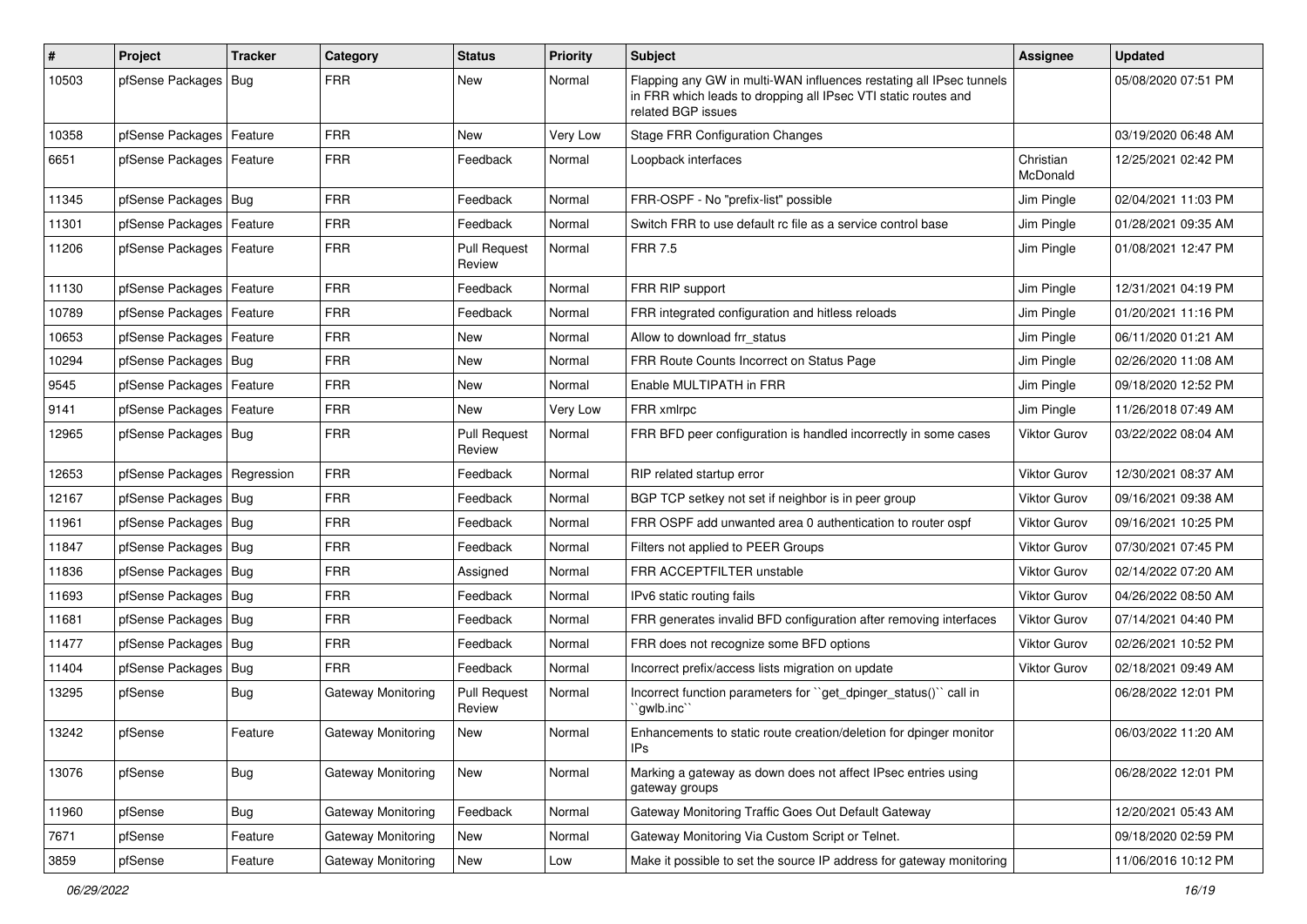| #     | Project                | <b>Tracker</b>     | Category                  | <b>Status</b>                 | <b>Priority</b> | <b>Subject</b>                                                                                                                                 | <b>Assignee</b>     | <b>Updated</b>      |
|-------|------------------------|--------------------|---------------------------|-------------------------------|-----------------|------------------------------------------------------------------------------------------------------------------------------------------------|---------------------|---------------------|
| 12811 | pfSense                | <b>Bug</b>         | <b>Gateway Monitoring</b> | New                           | Normal          | Services are not restarted when PPP interfaces connect                                                                                         | Jim Pingle          | 06/28/2022 12:01 PM |
| 8192  | pfSense                | <b>Bug</b>         | Gateway Monitoring        | New                           | Low             | dpinger - Change in ISP link-local IPv6 address drops connectivity                                                                             | Luiz Souza          | 11/05/2020 07:31 AM |
| 6333  | pfSense                | <b>Bug</b>         | Gateway Monitoring        | Confirmed                     | Normal          | Bootup starts/restarts dpinger multiple times                                                                                                  | Luiz Souza          | 11/16/2020 01:11 PM |
| 12920 | pfSense                | <b>Bug</b>         | Gateway Monitoring        | <b>Pull Request</b><br>Review | Normal          | Gateway behavior differs when the gateway does not exist in<br>config.xml                                                                      | <b>Viktor Gurov</b> | 06/28/2022 12:01 PM |
| 3132  | pfSense                | <b>Bug</b>         | Gateway Monitoring        | In Progress                   | Normal          | Gateway events for IPv6 affect IPv4 services and vice versa                                                                                    | <b>Viktor Gurov</b> | 06/28/2022 12:01 PM |
| 13294 | pfSense                | Feature            | Gateways                  | New                           | Low             | Change gateway name                                                                                                                            |                     | 06/22/2022 06:07 PM |
| 12857 | pfSense                | <b>Bug</b>         | Gateways                  | New                           | Normal          | Firewall gateway goes away when making changes to Bridge0<br>device                                                                            |                     | 02/27/2022 11:20 AM |
| 12764 | pfSense                | <b>Bug</b>         | Gateways                  | New                           | Normal          | VTI gateway status is pending after assigning the VTI interface                                                                                |                     | 02/07/2022 05:41 AM |
| 12632 | pfSense                | <b>Bug</b>         | Gateways                  | New                           | High            | Assigning a /30 WAN IP address at the console does not save the<br>gateway correctly                                                           |                     | 06/28/2022 12:01 PM |
| 12077 | pfSense                | Feature            | Gateways                  | New                           | Normal          | Allow stick-connections per gateway group                                                                                                      |                     | 06/24/2021 08:45 AM |
| 11213 | pfSense                | Feature            | Gateways                  | New                           | Low             | Option to mark gateway as down directly from Table                                                                                             |                     | 01/03/2021 07:09 AM |
| 9650  | pfSense                | <b>Bug</b>         | Gateways                  | New                           | Normal          | IPv6 connection drops (ir-)regular on Kabelvodafone (German cable<br>ISP)                                                                      |                     | 07/27/2019 07:14 AM |
| 8846  | pfSense                | <b>Bug</b>         | Gateways                  | New                           | Low             | Misleading gateway error message adding/editing static routes using<br>a disabled interface                                                    |                     | 08/21/2019 11:29 AM |
| 8743  | pfSense                | Todo               | Gateways                  | New                           | Low             | Gateway Groups page should list gateways in tier order                                                                                         |                     | 08/14/2019 12:16 PM |
| 8343  | pfSense                | <b>Bug</b>         | Gateways                  | New                           | Normal          | Gateway Routes (Default Routes) not removed in Kernel when<br>removed from GUI                                                                 |                     | 05/14/2020 01:22 AM |
| 12942 | pfSense                | <b>Bug</b>         | Gateways                  | New                           | Normal          | Code to kill states for old gateway when reconnecting an interface is<br>incorrect                                                             | Jim Pingle          | 06/28/2022 12:01 PM |
| 10875 | pfSense                | <b>Bug</b>         | Gateways                  | New                           | Normal          | PPP periodic reset does not fully restore gateway group round-robin<br>functionality                                                           | Luiz Souza          | 11/05/2020 07:44 AM |
| 11570 | pfSense                | Regression         | Gateways                  | <b>Pull Request</b><br>Review | Normal          | Gateway monitoring services is not always restarted on interface<br>events, which may prevent a WAN from recovering back to an online<br>state | Viktor Gurov        | 06/28/2022 12:01 PM |
| 12805 | pfSense Docs           | New Content        | General                   | New                           | Very Low        | Add documentation about what triggers a notfication                                                                                            |                     | 02/15/2022 05:10 PM |
| 12804 | pfSense Docs           | <b>New Content</b> | General                   | New                           | Very Low        | Create Slack documentation                                                                                                                     |                     | 02/15/2022 04:59 PM |
| 12570 | pfSense Docs           | Correction         | General                   | New                           | Normal          | Active appliance list missing 6100                                                                                                             |                     | 12/06/2021 11:41 AM |
| 12214 | pfSense Docs           | Todo               | General                   | New                           | Low             | Connect to WebGui.                                                                                                                             |                     | 08/05/2021 04:39 AM |
| 10821 | pfSense Docs           | Correction         | General                   | New                           | Normal          | Use neutral language alternatives                                                                                                              | Jim Pingle          | 09/23/2020 10:43 AM |
| 9370  | pfSense Docs           | Correction         | General                   | In Progress                   | Normal          | Update old screenshots                                                                                                                         | Jim Pingle          | 12/03/2021 09:55 AM |
| 13098 | pfSense Packages   Bug |                    | haproxy                   | Feedback                      | Low             | HAProxy Virtual IP broken link under Frontend setup                                                                                            |                     | 04/27/2022 08:35 AM |
| 13022 | pfSense Packages   Bug |                    | haproxy                   | Feedback                      | Normal          | HAProxy - Sub Frontends ignore Client verification CA certificates                                                                             |                     | 04/06/2022 12:55 PM |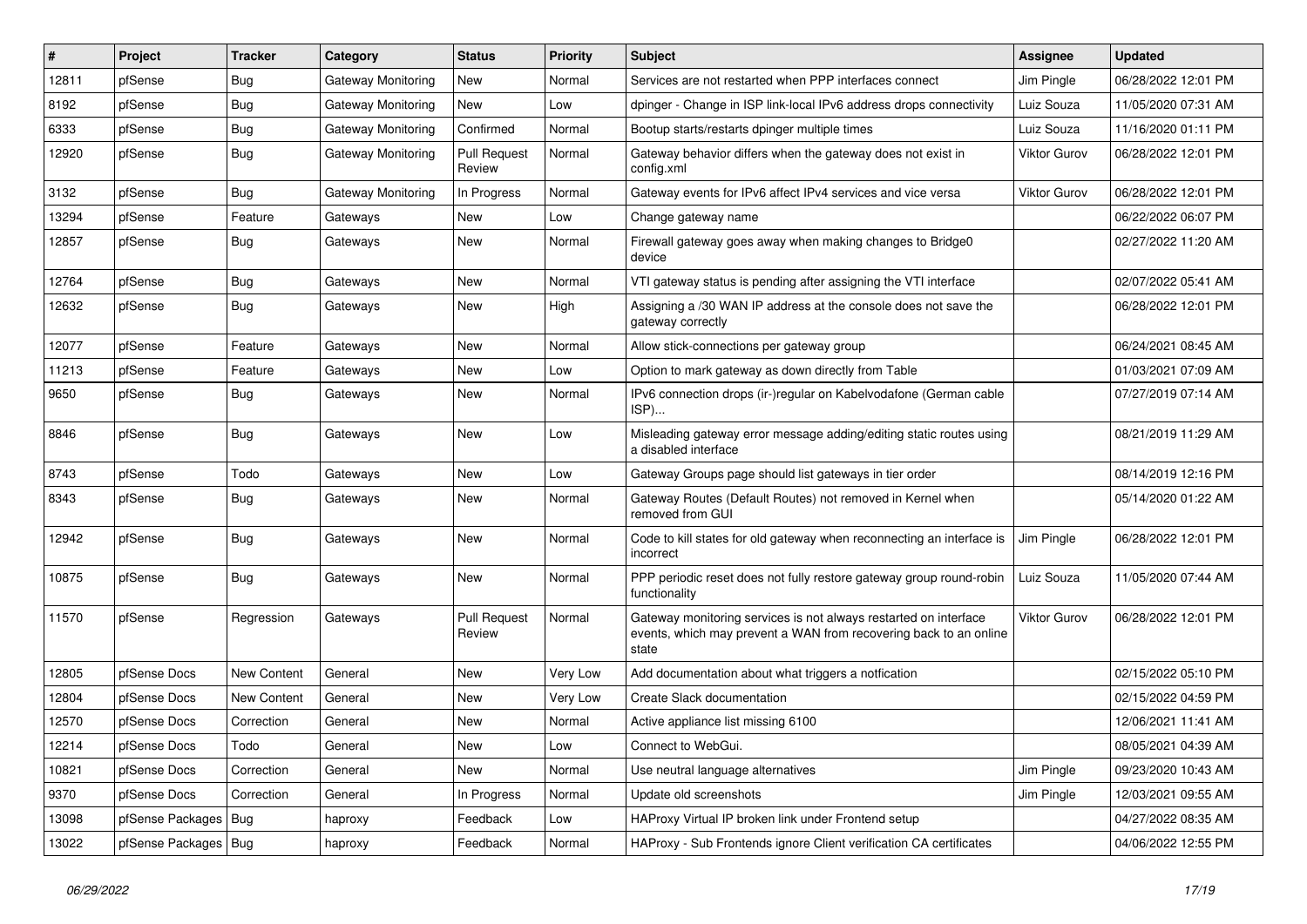| $\vert$ # | Project                    | <b>Tracker</b> | Category | <b>Status</b> | <b>Priority</b> | <b>Subject</b>                                                                                      | Assignee     | <b>Updated</b>      |
|-----------|----------------------------|----------------|----------|---------------|-----------------|-----------------------------------------------------------------------------------------------------|--------------|---------------------|
| 12465     | pfSense Packages           | Feature        | haproxy  | New           | Normal          | Add forwardfor advanced usecases                                                                    |              | 10/16/2021 07:35 PM |
| 12427     | pfSense Packages   Todo    |                | haproxy  | New           | Normal          | ha-proxy: action order in the GUI is not keeped in the resulting<br>ha-proxy configuration          |              | 10/06/2021 07:02 AM |
| 11036     | pfSense Packages   Bug     |                | haproxy  | <b>New</b>    | Normal          | <b>HAproxy ACL</b>                                                                                  |              | 02/11/2022 11:27 AM |
| 11000     | pfSense Packages   Bug     |                | haproxy  | <b>New</b>    | Very Low        | haproxy deprecated trick suggested                                                                  |              | 12/23/2020 02:55 PM |
| 10936     | pfSense Packages   Bug     |                | haproxy  | Feedback      | Normal          | both haproxy/haproxy-devel non-existent option lb-agent-chk                                         |              | 04/21/2022 12:40 PM |
| 9648      | pfSense Packages   Feature |                | haproxy  | New           | Very Low        | Multiple node Sync HAProxy configuration to backup CARP<br>members via XMLRPC.                      |              | 07/25/2019 10:04 AM |
| 9599      | pfSense Packages   Feature |                | haproxy  | New           | Normal          | Support for "peers" in HAproxy                                                                      |              | 06/25/2019 01:47 AM |
| 9500      | pfSense Packages   Bug     |                | haproxy  | New           | Normal          | HAproxy does not delete non-applicable action config                                                |              | 01/18/2022 06:28 AM |
| 9261      | pfSense Packages   Bug     |                | haproxy  | New           | Normal          | haproxy GUI failure                                                                                 |              | 01/08/2019 12:41 PM |
| 9247      | pfSense Packages   Bug     |                | haproxy  | New           | Low             | HAProxy multiple server selection on stats pages doesn't work                                       |              | 01/02/2019 04:44 PM |
| 9077      | pfSense Packages           | Feature        | haproxy  | New           | Normal          | haproxy UI: Add seperator lines                                                                     |              | 10/29/2018 06:06 AM |
| 8982      | pfSense Packages   Feature |                | haproxy  | New           | Normal          | HAproxy ACL support for map in configuration UI                                                     |              | 06/25/2019 01:49 AM |
| 8902      | pfSense Packages   Bug     |                | haproxy  | New           | Normal          | HAproxy package not use custom DNS for lookup on apply new<br>config                                |              | 09/16/2018 08:16 AM |
| 8869      | pfSense Packages   Feature |                | haproxy  | New           | Normal          | HAproxy should use RFC 7919 DH parameter files                                                      |              | 10/17/2018 10:46 AM |
| 8438      | pfSense Packages   Bug     |                | haproxy  | New           | High            | haproxy: can't use ACL for cert with http-response actions                                          |              | 05/24/2018 01:12 PM |
| 8232      | pfSense Packages   Feature |                | haproxy  | New           | Normal          | different ssl options based on the sni name                                                         |              | 01/30/2019 10:36 AM |
| 8213      | pfSense Packages   Bug     |                | haproxy  | New           | Normal          | acl src file not populated from alias                                                               |              | 12/21/2017 02:02 PM |
| 8121      | pfSense Packages           | Feature        | haproxy  | New           | Normal          | haproxy, allow to generate backends even they don't seem to be<br>used                              |              | 11/23/2017 04:04 AM |
| 7686      | pfSense Packages   Feature |                | haproxy  | New           | Normal          | Add option in HAProxy to configure SSL defaults based on the<br>Mozilla SSL Configuration Generator |              | 08/16/2019 01:09 PM |
| 7462      | pfSense Packages   Bug     |                | haproxy  | <b>New</b>    | Normal          | HAproxy not rebinding properly after WAN DHCP IP change                                             |              | 01/11/2018 09:15 AM |
| 7039      | pfSense Packages   Bug     |                | haproxy  | Feedback      | Normal          | HAProxy backend configuration does not handle intermediate CAs<br>properly                          |              | 04/21/2022 12:40 PM |
| 6861      | pfSense Packages   Bug     |                | haproxy  | <b>New</b>    | Normal          | Ha-Proxy duplicated backend used in place of original backend                                       |              | 02/18/2019 05:30 PM |
| 6784      | pfSense Packages   Bug     |                | haproxy  | <b>New</b>    | Normal          | HAProxy version .48 will not use URL Table Alias for front end<br>listener                          |              | 02/18/2019 05:32 PM |
| 9335      | pfSense Packages   Bug     |                | haproxy  | Feedback      | Normal          | Stored XSS in HAProxy / haproxy_listeners_edit.php                                                  | Jim Pingle   | 02/18/2019 09:35 AM |
| 12354     | pfSense Packages   Todo    |                | haproxy  | Feedback      | High            | Update haproxy-devel to mitigate CVE-2021-40346                                                     | Viktor Gurov | 05/12/2022 08:50 AM |
| 11937     | pfSense Packages   Bug     |                | haproxy  | Feedback      | Normal          | HAproxy "Use Client-IP" option breaks Captive Portal                                                | Viktor Gurov | 06/22/2021 08:48 AM |
| 11756     | pfSense Packages   Bug     |                | haproxy  | Feedback      | Normal          | HaProxy does not transfer backend states during reload                                              | Viktor Gurov | 07/14/2021 01:21 PM |
| 11491     | pfSense Packages   Bug     |                | haproxy  | Feedback      | Normal          | haproxy-devel v0.62_2 - startup error 'httpchk'                                                     | Viktor Gurov | 06/22/2021 08:46 AM |